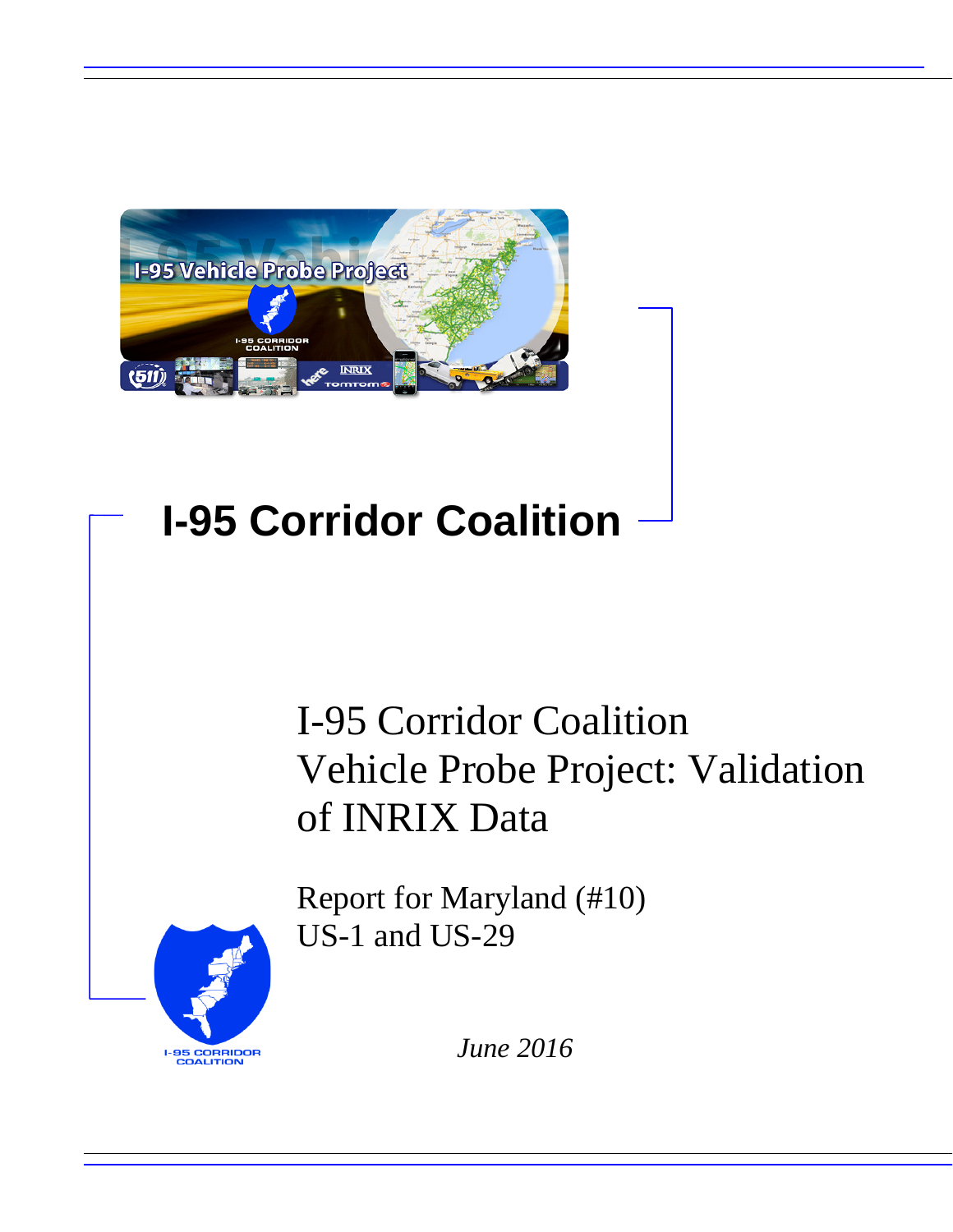# **I-95 CORRIDOR COALITION VEHICLE PROBE PROJECT VALIDATION OF INRIX DATA JUNE 2016**

# *Report for Maryland (#10) US-1 and US-29*

*Prepared for:*

I-95 Corridor Coalition

*Sponsored by:*

I-95 Corridor Coalition

*Prepared by:*

Masoud Hamedi, Kiana Roshan Zamir, Zhongxiang Wang University of Maryland, College Park

*Acknowledgements:*

The research team would like to express its gratitude for the assistance it received from the state highway officials in Maryland during the course of this study. Their effort was instrumental during the data collection phase of the project. This report would not have been completed without their help.

*June 2016*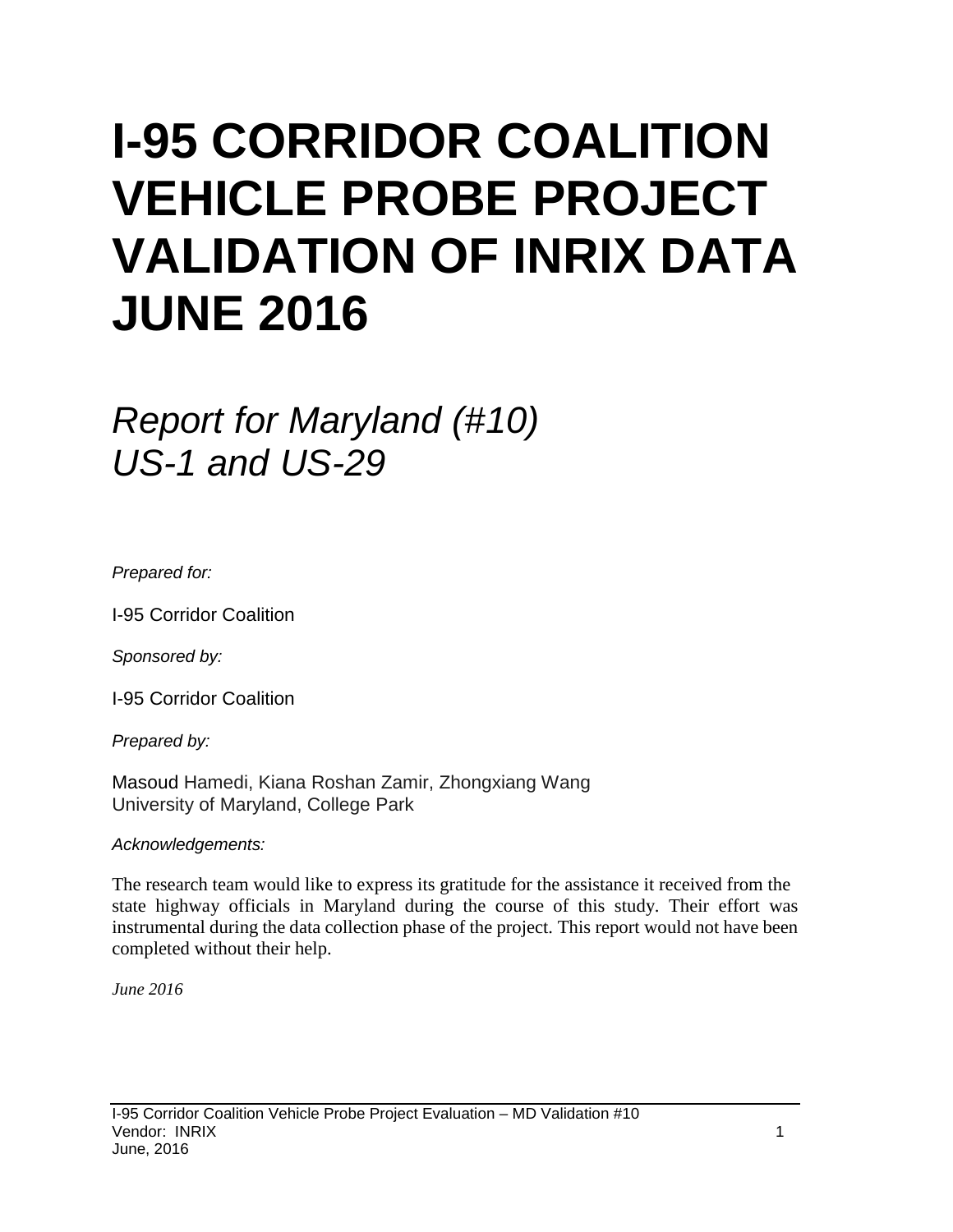# **Evaluation Results for the State of Maryland**

# *Executive Summary*

The data from the Vehicle Probe Project is validated using Bluetooth<sup>TM</sup> Traffic Monitoring (BTM) technology on a near monthly basis. The validation of arterial data is similar to that of freeway data, however the following should be noted. The boundaries of the speed bins used for arterials are different than those used for freeways to accommodate the lower speeds on this type of corridor.

BTMs sensor were deployed at the beginning and ending points of 17 different segments along the US-1 and US-29 corridors. The number of lanes varies between 1 and 3 per direction for US-1 and between 2 and 3 per direction for US-29. The average signal density is approximately two signals per mile for US-1 and one signal per mile for US-29. Average Annual Daily Traffic (AADT) is 27,100 along US-1 and 61,620 along US-29. The speed limit varies between 40 to 50 MPH for US-1 and between 40 to 55 MPH for US-29.

The Bluetooth sensor deployment covers the range from Leeds Ave to Whiskey Bottom Rd along US-1 and Old Columbia Rd to MD-193 along US-29. Travel time data was collected for both directions along each arterial, between March 25 and April 10, 2016. During this period, the area experienced seven days with precipitation. Due to data quality considerations four segments were dropped from final validation resulting in 13 bidirectional segments and 3 unidirectional segments for analysis. The dataset collected represents approximately 3,373 hours of observations along the remained arterial segments, totaling approximately 24 miles. The total number of effective five-minute travel time samples observed was 40,475.

ES Table 1, below summarizes the results of the comparison between the BTM reference data and the INRIX data for arterial segments during the above noted time period. As shown, the average absolute speed error (AASE) was within specification in all speed bins. The Speed Error Bias (SEB) was within specifications for all speed bins except 0-15 MPH. Although the data are compared to these specifications, caution should be used when using probe data on arterial roadways. Other factors including signal density and traffic volume should be considered.

|                                                                                                  | <b>ES Table 1 - Maryland Evaluation Summary for Arterial</b><br><b>Average Absolute Speed</b><br>Error(<10mph) |                         | <b>Speed Error Bias</b><br>(<5 mph) |                         | Number<br>of $5$  | Hours of           |  |
|--------------------------------------------------------------------------------------------------|----------------------------------------------------------------------------------------------------------------|-------------------------|-------------------------------------|-------------------------|-------------------|--------------------|--|
| <b>Speed Bin</b><br>0-15 MPH                                                                     | Comparison<br>with SEM<br>Band                                                                                 | Comparison<br>with Mean | Comparison<br>with SEM<br>Band      | Comparison<br>with Mean | Minute<br>Samples | Data<br>Collection |  |
|                                                                                                  | 5.6                                                                                                            | 8.6                     | 5.5                                 | 8.5                     | 288               | 24                 |  |
| 15-25 MPH                                                                                        | 3.6                                                                                                            | 9                       | 3.5                                 | 8.4                     | 2773              | 231                |  |
| 25-35 MPH                                                                                        | 2.3                                                                                                            | 6.1                     | 1.8                                 | 4                       | 11092             | 924                |  |
| $>35$ MPH                                                                                        | 2.4                                                                                                            |                         | $-0.2$                              | 0.2                     | 26322             | 2194               |  |
| All Speeds                                                                                       | 2.5                                                                                                            | 6.9                     | 0.7                                 | 1.9                     | 40475             | 3373               |  |
| Based upon data collected from March 25, 2016 through April 10, 2016 across 24 miles of roadway. |                                                                                                                |                         |                                     |                         |                   |                    |  |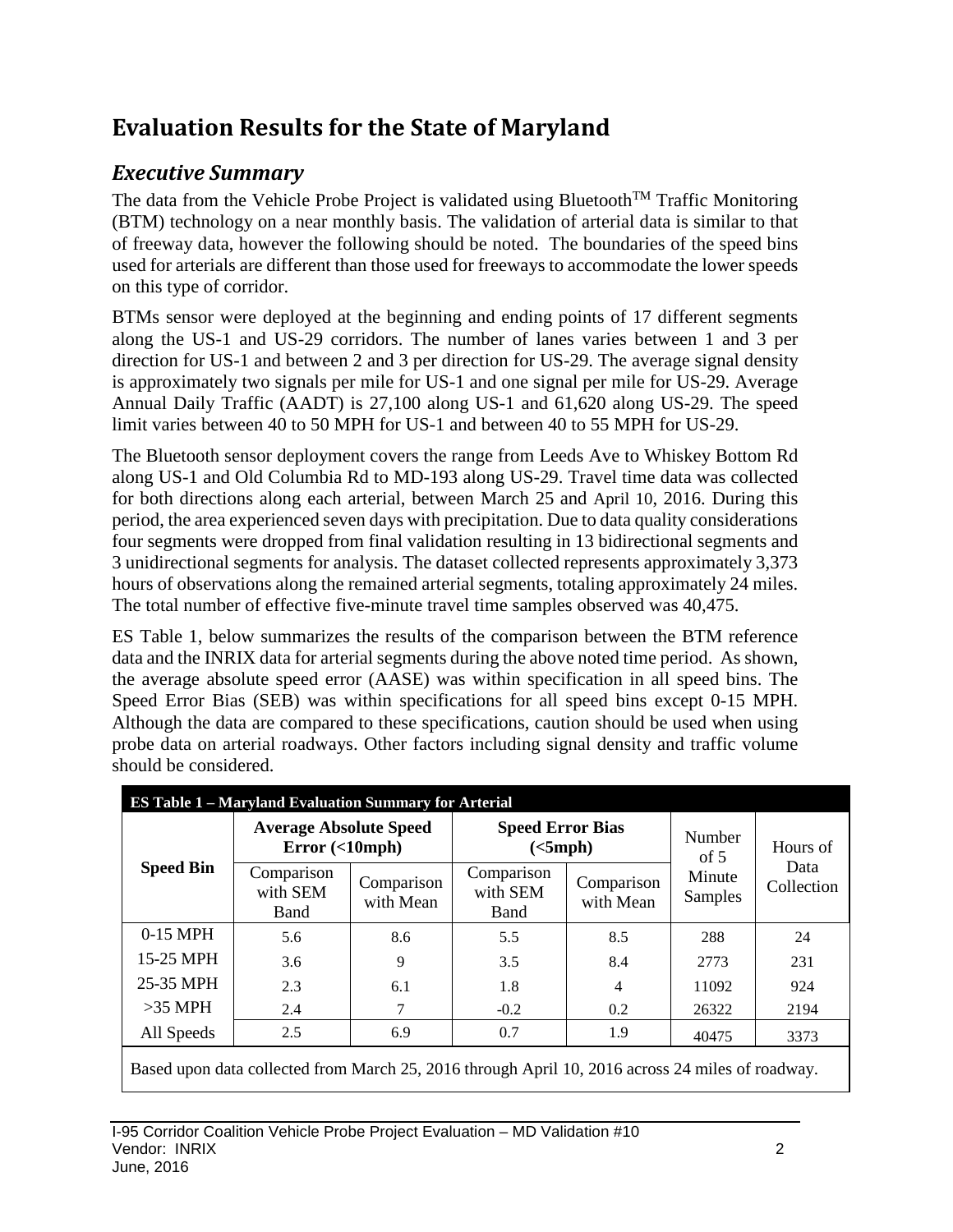# *Data Collection*

Travel time samples were collected along 17 bidirectional arterial segments with the assistance of Maryland Department of Transportation (MDOT) personnel. Arterial segments studied were located on the US-1 corridor from Leeds Ave to Whiskey Bottom Rd and on US-29 corridor from Old Columbia Rd to MD-193. Travel time data was collected for both directions along US-1 and US-29 between March 25 and April 10, 2016. Segment locations were chosen with a high-likelihood of observing recurrent and non-recurrent congestion during peak and off-peak periods.

Figure 1 and 2 present an overview snapshot of the placement of sensors for the collection of data on the US-1 and US-29 corridors in Maryland, respectively. Blue segments represent arterial segments selected for analysis. The number of lanes varies between 1 and 3 per direction for US-1 and the average signal density is around 2 signal per mile. The Average Annual Daily Traffic (AADT) is 27,100 along US-1 and the speed limit varies between 40 to 50 MPH.



**Figure 1** –– Locations of all segments selected on US-1 for analysis in Maryland

The number of lanes varies between 2 and 3 per direction for US-29 and the average signal density is approximately one signal per mile for US-29. The Average Annual Daily Traffic (AADT) 61,620 along US-29 and the speed limit varies between 40 to 55 MPH for US-29.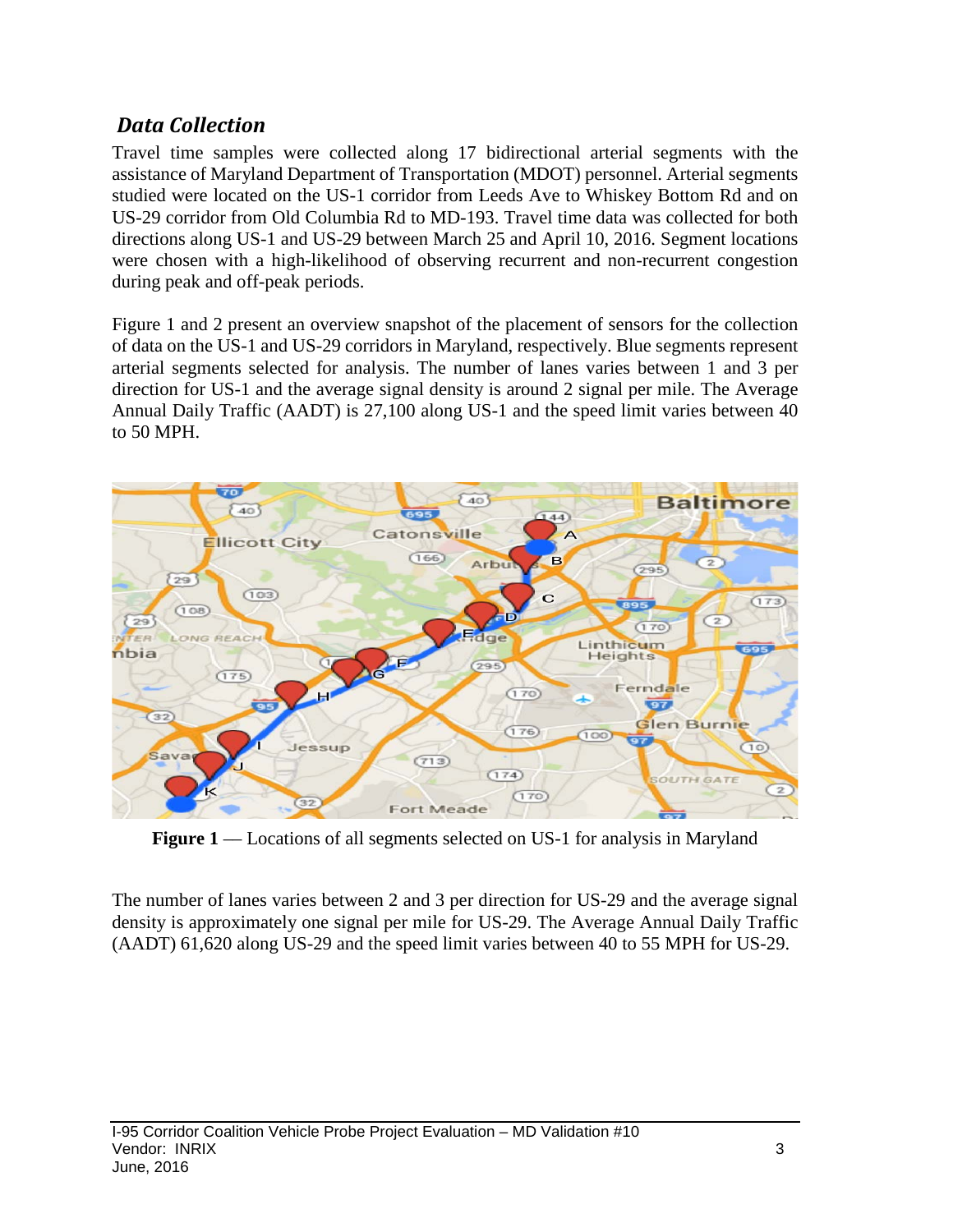

**Figure 2** –– Locations of all segments selected on US-29 for analysis in Maryland

### **TMC segments selected for validation in Maryland**

Table 1 presents the data collection segments from Maryland. As a whole, these segments cover a total length of 24 arterial miles. Data collection segments are comprised of one or more Traffic Message Channel (TMC) base segments, such that the total length of the data collection segment is in most cases one mile long or greater for arterials. When appropriate, consecutive TMC segments are combined to form a data collection segment longer than one mile. Due to data quality considerations four segments were dropped from final validation. The results of the validation performed on 13 bidirectional arterial segments and 3 unidirectional segments are included in this report. Table 1 contains the summary information on each data collection segment including the latitude/longitude coordinates of the locations at which the Bluetooth sensors were deployed along US-1 and US-29 in Maryland as well as an active map link to view the data collection segment in detail. Click on the map link to see a detailed map for the respective data collection segment. It should be noted that the configuration of the test segments is often such that the endpoint of one segment coincides with the start point of the next segment, so that one Bluetooth sensor covers both data collection segments.

Table 1 also provides data on the precise length of the TMCs comprising the test segment as compared to the measured length between Bluetooth<sup>TM</sup> Traffic Monitoring (BTM) sensors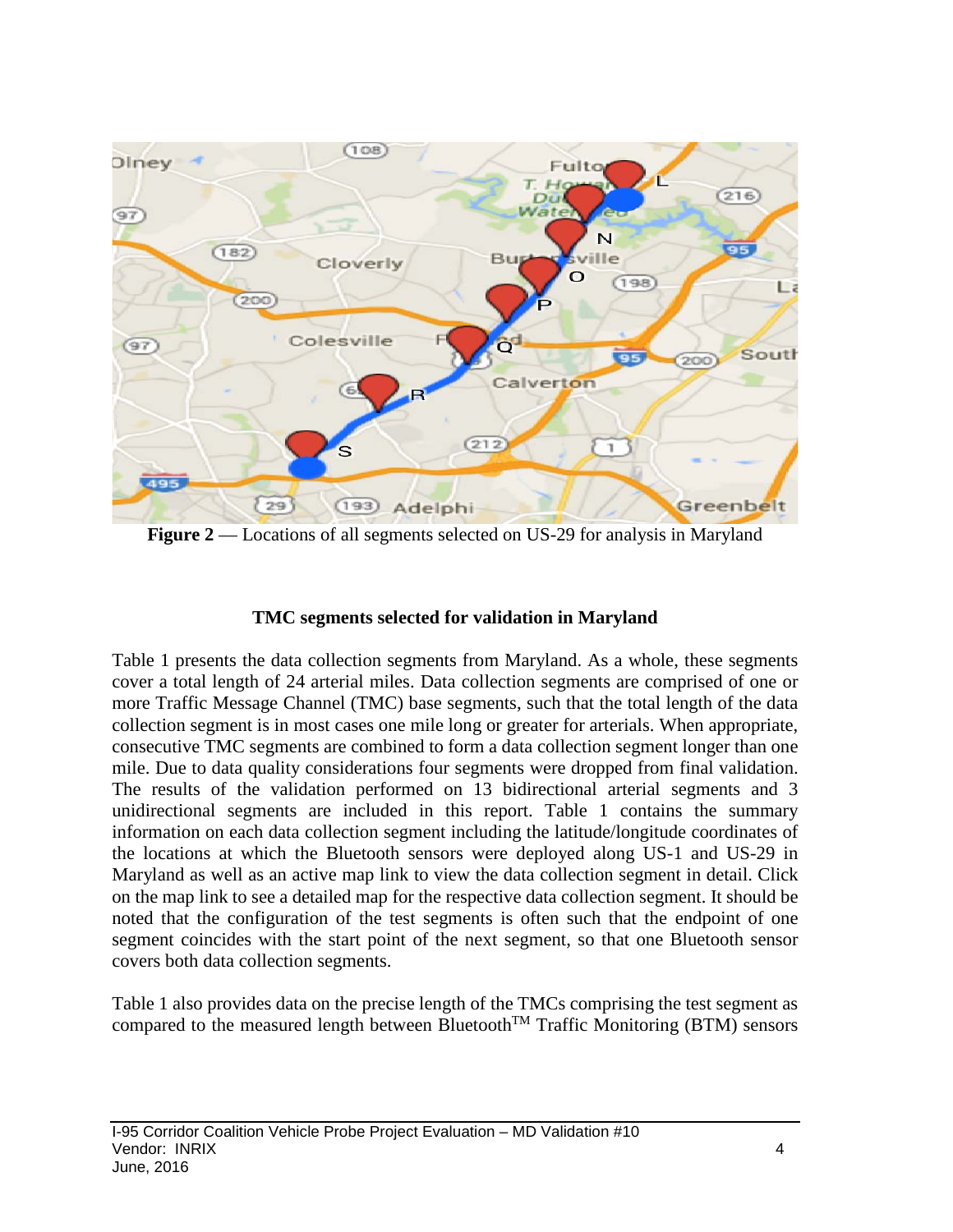placed on the roadway. An algorithm was developed and documented in a separate report<sup>[1](#page-5-0)</sup> as part of the initial VPP project and is being used for the validation of all vendors in VPPII. Details of the algorithm used to estimate equivalent path travel times based on INRIX data feeds for individual data collection segments are provided in this separate report. This algorithm finds an equivalent INRIX travel time (and therefore travel speed) corresponding to each sample BTM travel time observation on the test segment of interest.

<span id="page-5-0"></span><sup>&</sup>lt;sup>1</sup> Ali Haghani, Masoud Hamedi, Kaveh Farokhi Sadabadi, Estimation of Travel Times for Multiple TMC Segments, prepared for I-95 Corridor Coalition, February 2010 [\(link\)](http://www.i95coalition.org/wp-content/uploads/2015/02/I-95-CC-Estimation-of-Travel-Times-for-Multiple-TMC-Segments-FINAL2.pdf)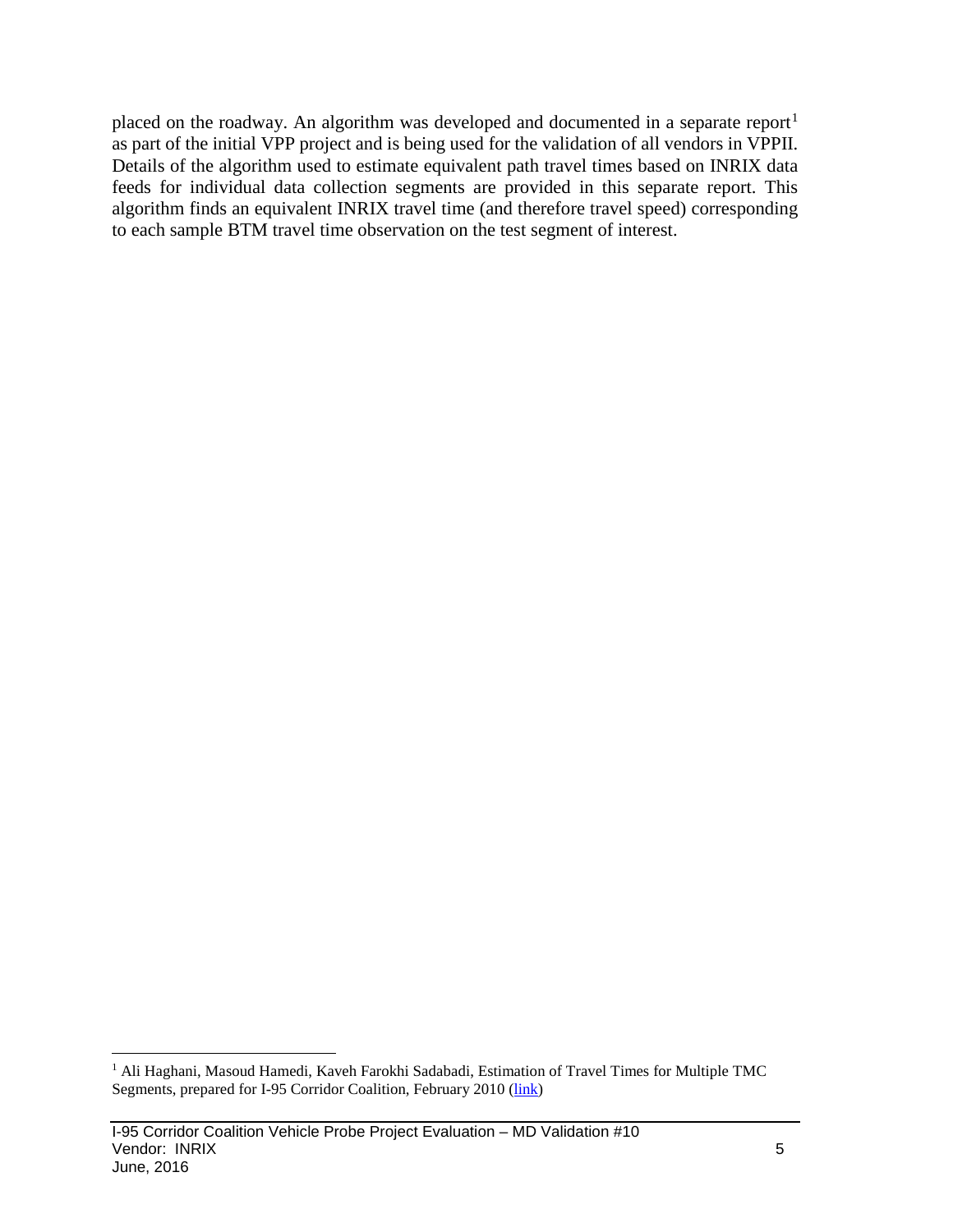**Table 1 Segments selected for validation in Maryland**

| <b>SEGMENT</b>   | <b>DESCRIPTION</b> |                  |                          | <b>TMC CODES</b> |        | Deployment    |              |                            |
|------------------|--------------------|------------------|--------------------------|------------------|--------|---------------|--------------|----------------------------|
| (Map Link)       | Highway            | <b>State</b>     | Starting at              | <b>Begin</b>     | Length | Begin Lat/Lon |              | Length                     |
|                  | Maryland           | County           | Ending at                | End              | Number | End Lat/Lon   |              | % Diff                     |
| <b>Arterials</b> |                    |                  |                          |                  |        |               |              | All<br>Lengths in<br>Miles |
| A2               | $US-1$             | Maryland         | Sulphur Spring Rd        | 110-09555        | 1.42   | 39.247925     | $-76.691477$ | 1.52                       |
| <b>MD10-0002</b> | Southbound         | <b>Baltimore</b> | US-1/Washington Blvd     | 110-09555        |        | 39.227891     | $-76.694749$ | 6.84%                      |
| A <sub>3</sub>   | $US-1$             | Maryland         | US-1/Washington Blvd     | 110-09554        | 0.93   | 39.227891     | $-76.694749$ | 1.13                       |
| MD10-0003        | Southbound         | Baltimore        | I-895/Harbor Tunnel Trwy | 110N09553        | 4      | 39.218047     | $-76.706175$ | 21.60%                     |
| A <sub>4</sub>   | $US-1$             | Maryland         | I-895/Harbor Tunnel Trwy | 110-09552        | 1.39   | 39.218047     | $-76.706175$ | 1.17                       |
| <b>MD10-0004</b> | Southbound         | Howard           | Montgomery Rd            | 110-09552        |        | 39.207073     | $-76.72717$  | $-15.84%$                  |
| A <sub>5</sub>   | $US-1$             | Maryland         | Montgomery Rd            | 110-09551        | 1.85   | 39.207073     | $-76.72717$  | 1.87                       |
| <b>MD10-0005</b> | Southbound         | Howard           | $MD-100$                 | 110-09551        |        | 39.190565     | $-76.754239$ | 1.08%                      |
| A <sub>6</sub>   | $US-1$             | Maryland         | $MD-100$                 | 110N09551        | 0.68   | 39.190565     | -76.754239   | 0.66                       |
| MD10-0006        | Southbound         | Howard           | MD-103                   | 110-09550        | 2      | 39.183989     | -76.763757   | $-2.93%$                   |
| A7               | $US-1$             | Maryland         | $MD-103$                 | 110-09549        | 1.50   | 39.183989     | $-76.763757$ | 1.52                       |
| <b>MD10-0007</b> | Southbound         | Howard           | MD-175                   | 110N09549        | 2      | 39.171306     | $-76.786147$ | 1.33%                      |
| A8               | $US-1$             | Maryland         | MD-175                   | 110-09548        | 2.42   | 39.171306     | $-76.786147$ | 2.36                       |
| MD10-0008        | Southbound         | Howard           | $MD-32$                  | 110-09548        |        | 39.142115     | $-76.810623$ | $-2.48%$                   |
| A <sub>9</sub>   | $US-1$             | Maryland         | $MD-32$                  | 110N09548        | 0.93   | 39.142115     | $-76.810623$ | 0.99                       |
| MD10-0009        | Southbound         | Howard           | Gorman Rd                | 110N09547        | 3      | 39.130643     | -76.819313   | 6.48%                      |
| A10              | $US-1$             | Maryland         | Gorman Rd                | 110-09546        | 1.19   | 39.130643     | $-76.819313$ | 1.17                       |
| MD10-0010        | Southbound         | Howard           | <b>Whiskey Bottom Rd</b> | 110-09546        |        | 39.116275     | -76.831489   | $-1.68%$                   |
| A11              | $US-1$             | Maryland         | Whiskey Bottom Rd        | $110+09547$      | 1.19   | 39.116275     | -76.831489   | 1.16                       |
| MD10-0011        | Northbound         | Howard           | Gorman Rd                | 110+09547        |        | 39.130566     | -76.819175   | $-2.52%$                   |
| A12              | $US-1$             | Maryland         | Gorman Rd                | 110P09547        | 0.96   | 39.130566     | $-76.819175$ | 0.98                       |
| MD10-0012        | Northbound         | Howard           | $MD-32$                  | 110P09548        | 3      | 39.142571     | $-76.810257$ | 2.07%                      |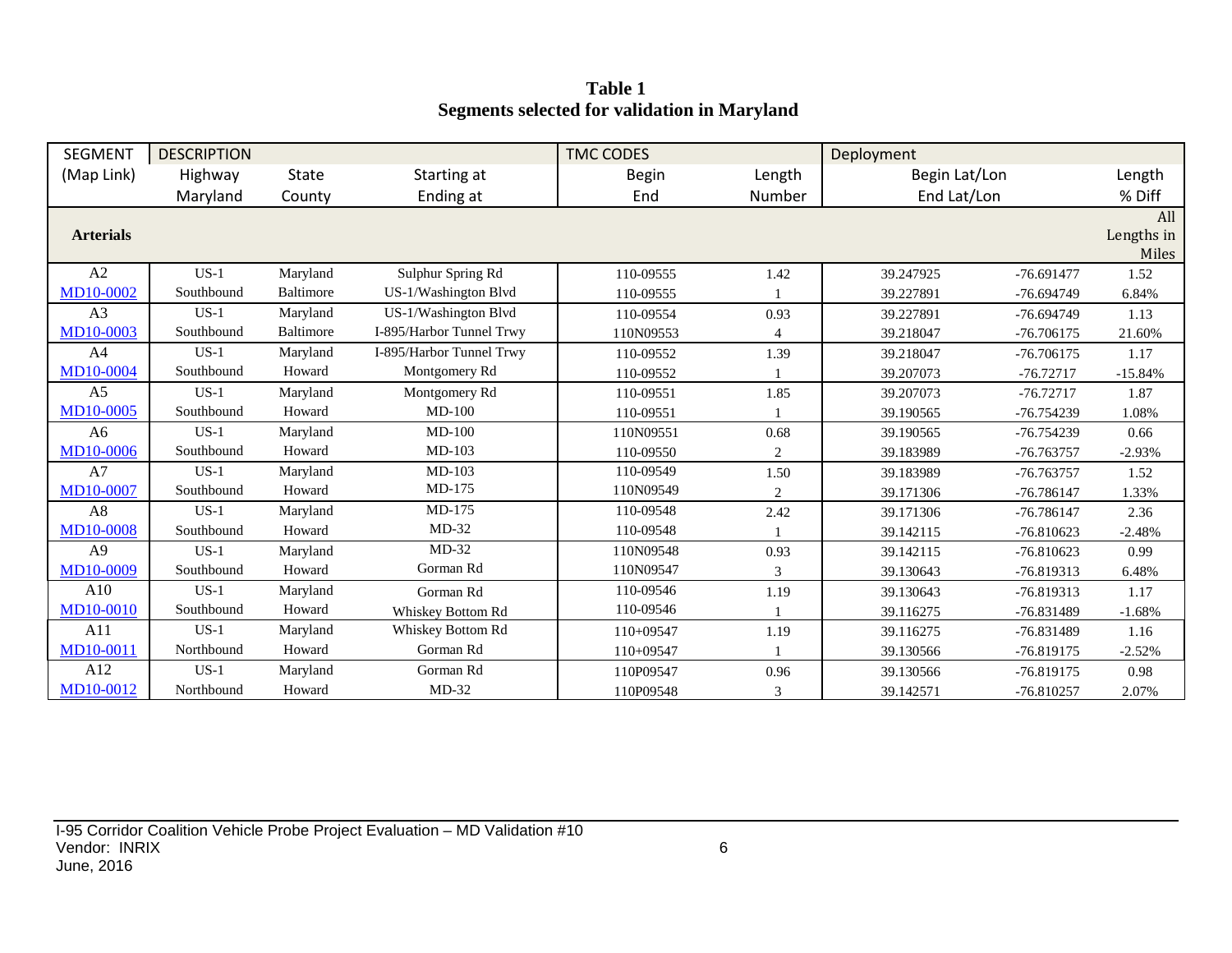| <b>SEGMENT</b>   | <b>DESCRIPTION</b> |            |                            | осдінения ясісскей тог маниаціон ні іман утани<br><b>TMC CODES</b> |        | Deployment    |              |                            |
|------------------|--------------------|------------|----------------------------|--------------------------------------------------------------------|--------|---------------|--------------|----------------------------|
| (Map Link)       | Freeway            | State      | Starting at                | <b>Begin</b>                                                       | Length | Begin Lat/Lon |              | Length                     |
|                  | Maryland           | County     | Ending at                  | End                                                                | Number | End Lat/Lon   |              | % Diff                     |
| <b>Arterials</b> |                    |            |                            |                                                                    |        |               |              | All<br>Lengths in<br>Miles |
| A13              | $US-1$             | Maryland   | $MD-32$                    | 110+09549                                                          | 2.34   | 39.142571     | $-76.810257$ | 2.37                       |
| MD10-0013        | Northbound         | Howard     | MD-175/Waterloo Rd         | $110+09549$                                                        |        | 39.170706     | -76.786497   | 1.28%                      |
| A14              | $US-1$             | Maryland   | MD-175/Waterloo Rd         | 110P09549                                                          | 1.54   | 39.170706     | $-76.786497$ | 1.51                       |
| MD10-0014        | Northbound         | Howard     | $MD-103$                   | 110+09550                                                          | 2      | 39.183911     | -76.763672   | $-1.95%$                   |
| A15              | $US-1$             | Maryland   | $MD-103$                   | $110+09551$                                                        | 0.69   | 39.183911     | $-76.763672$ | 0.67                       |
| MD10-0015        | Northbound         | Howard     | $MD-100$                   | 110P09551                                                          | 2      | 39.190469     | -76.754087   | $-2.92%$                   |
| A16              | $US-1$             | Maryland   | $MD-100$                   | 110+09552                                                          | 1.85   | 39.190469     | $-76.754087$ | 1.87                       |
| MD10-0016        | Northbound         | Howard     | Montgomery Rd              | 110+09552                                                          |        | 39.207073     | $-76.72717$  | 1.08%                      |
| A17              | $US-1$             | Maryland   | Montgomery Rd              | 110+09553                                                          | 1.43   | 39.207073     | $-76.72717$  | 1.17                       |
| MD10-0017        | Northbound         | Baltimore  | I-895/Harbor Tunnel Trwy   | $110+09553$                                                        |        | 39.218202     | $-76.705371$ | $-18.13%$                  |
| A18              | $US-1$             | Maryland   | I-895/Harbor Tunnel Trwy   | 110P09553                                                          | 0.84   | 39.218202     | $-76.705371$ | 1.13                       |
| MD10-0018        | Northbound         | Baltimore  | US-1/Washington Blvd       | $110+09555$                                                        |        | 39.227318     | $-76.695168$ | 34.56%                     |
| A22              | <b>US-29</b>       | Maryland   | Dustin Rd                  | 110N06887                                                          | 1.08   | 39.126873     | -76.922937   | 1.06                       |
| MD10-0022        | Southbound         | Montgomery | MD-198/Sandy Spring Rd     | 110N05902                                                          | 3      | 39.112097     | $-76.929166$ | $-1.85%$                   |
| A23              | <b>US-29</b>       | Maryland   | MD-198/Sandy Spring Rd     | 110-05901                                                          | 1.23   | 39.112097     | $-76.929166$ | 1.25                       |
| MD10-0023        | Southbound         | Montgomery | Greencastle Rd             | 110-05901                                                          |        | 39.095646     | -76.938143   | 1.62%                      |
| A24              | <b>US-29</b>       | Maryland   | Greencastle Rd             | 110-05900                                                          | 1.06   | 39.095646     | -76.938143   | 0.99                       |
| MD10-0024        | Southbound         | Montgomery | Briggs Chaney Rd           | 110N05900                                                          | 2      | 39.082702     | -76.948835   | $-6.59%$                   |
| A25              | <b>US-29</b>       | Maryland   | Briggs Chaney Rd           | 110-05899                                                          | 1.33   | 39.082702     | $-76.948835$ | 1.43                       |
| MD10-0025        | Southbound         | Montgomery | Cherry Hill Rd/Randolph Rd | 110-05898                                                          | 3      | 39.065812     | -76.960838   | 7.50%                      |
| A26              | <b>US-29</b>       | Maryland   | Cherry Hill Rd/Randolph Rd | 110N05898                                                          | 2.12   | 39.065812     | -76.960838   | 2.13                       |
| MD10-0026        | Southbound         | Montgomery | $MD-650$                   | 110-05897                                                          | 2      | 39.045094     | -76.989367   | 0.47%                      |

**Table 1 (Cont'd) Segments selected for validation in Maryland**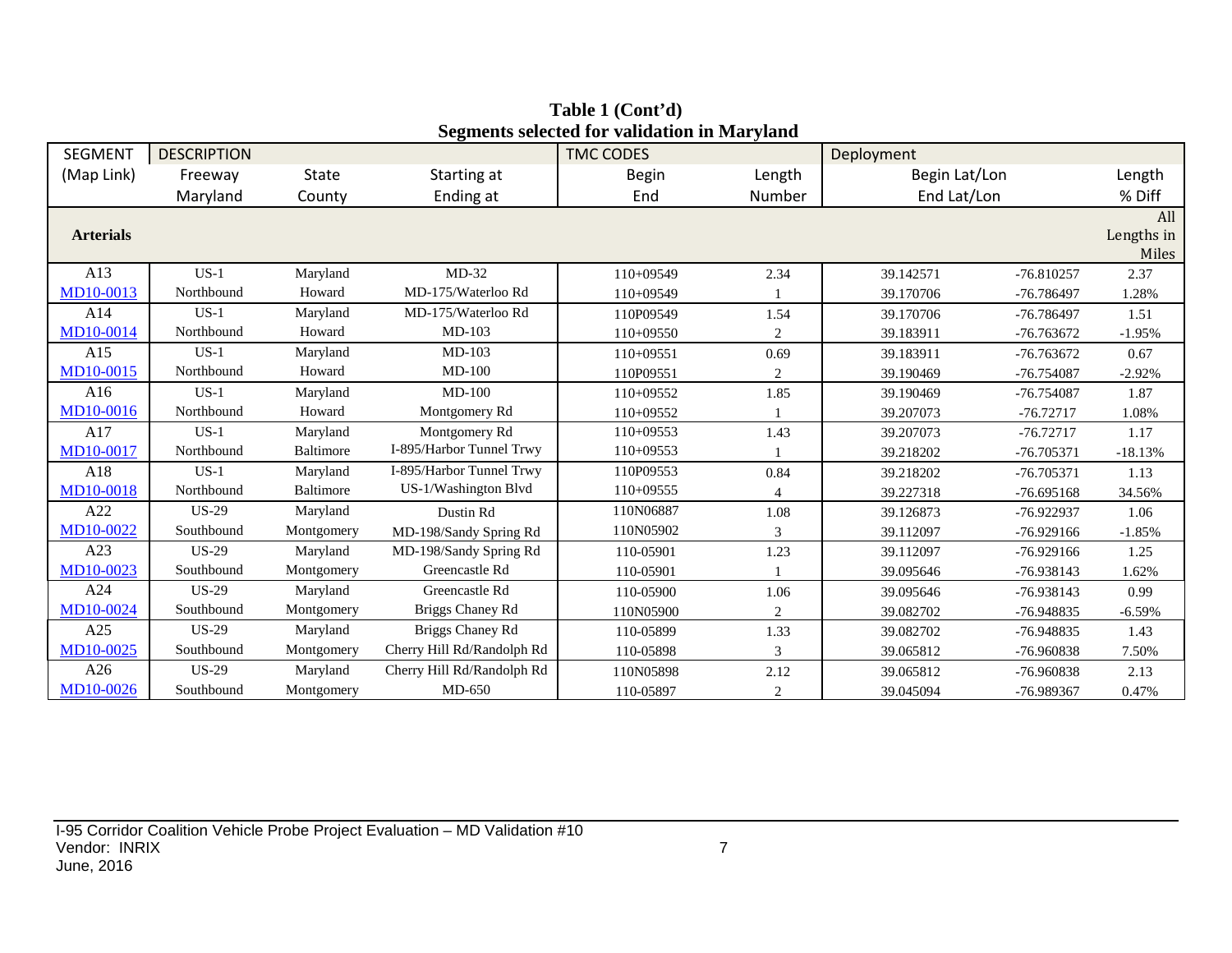# **Table 1 (Cont'd) Segments selected for validation in Maryland**

| <b>SEGMENT</b>   | <b>DESCRIPTION</b> |            |                            | <b>TMC CODES</b> |        | Deployment    |              |                   |
|------------------|--------------------|------------|----------------------------|------------------|--------|---------------|--------------|-------------------|
| (Map Link)       | Highway            | State      | Starting at                | <b>Begin</b>     | Length | Begin Lat/Lon |              | Length            |
|                  | Maryland           | County     | Ending at                  | End              | Number | End Lat/Lon   |              | % Diff            |
| <b>Arterials</b> |                    |            |                            |                  |        |               |              | All<br>Lengths in |
|                  |                    |            |                            |                  |        |               |              | Miles             |
| A27              | $US-29$            | Maryland   | $MD-650$                   | 110N05897        | 2.18   | 39.045094     | -76.989367   | 2.17              |
| MD10-0027        | Southbound         | Montgomery | MD-193/University Blvd     | 110-05896        | 2      | 39.020388     | -77.012784   | $-0.46%$          |
| A28              | $US-29$            | Maryland   | MD-193/University Blvd     | $110+05897$      | 2.21   | 39.020308     | $-77.012641$ | 2.17              |
| MD10-0028        | Northbound         | Montgomery | $MD-650$                   | 110P05897        | 2      | 39.019712     | -77.013182   | $-1.81%$          |
| A29              | $US-29$            | Maryland   | $MD-650$                   | $110+05898$      | 2.09   | 39.019712     | $-77.013182$ | 2.14              |
| MD10-0029        | Northbound         | Montgomery | Cherry Hill Rd/Randolph Rd | 110P05898        | 2      | 39.045238     | -76.988839   | 2.39%             |
| A30              | $US-29$            | Maryland   | Cherry Hill Rd/Randolph Rd | $110+05899$      | 1.05   | 39.045238     | -76.988839   | 1.43              |
| <b>MD10-0030</b> | Northbound         | Montgomery | Briggs Chaney Rd           | $110+05900$      | 3      | 39.065569     | $-76.960647$ | 36.08%            |
| A31              | $US-29$            | Maryland   | Briggs Chaney Rd           | 110P05900        | 1.35   | 39.065569     | -76.960647   | 0.99              |
| MD10-0031        | Northbound         | Montgomery | Greencastle Rd             | $110+05901$      | 2      | 39.065569     | $-76.960647$ | $-26.61%$         |
| A32              | $US-29$            | Maryland   | Greencastle Rd             | $110+05902$      | 0.93   | 39.079051     | $-76.951499$ | 1.26              |
| MD10-0032        | Northbound         | Montgomery | MD-198/Sandy Spring Rd     | $110+05902$      |        | 39.079051     | -76.951499   | 35.44%            |
| A33              | $US-29$            | Maryland   | MD-198/Sandy Spring Rd     | 110P05902        | 1.33   | 39.095535     | -76.937874   | 1.05              |
| MD10-0033        | Northbound         | Montgomery | Dustin Rd                  | 110P06887        | 3      | 39.095535     | -76.937874   | $-21.06%$         |
| A34              | $US-29$            | Maryland   | Dustin Rd                  | $110+05241$      | 1.04   | 39.126133     | $-76.923265$ | 1.03              |
| MD10-0034        | Northbound         | Howard     | Old Columbia Rd            | 110+05242        | 2      | 39.136748     | -76.910612   | $-0.96%$          |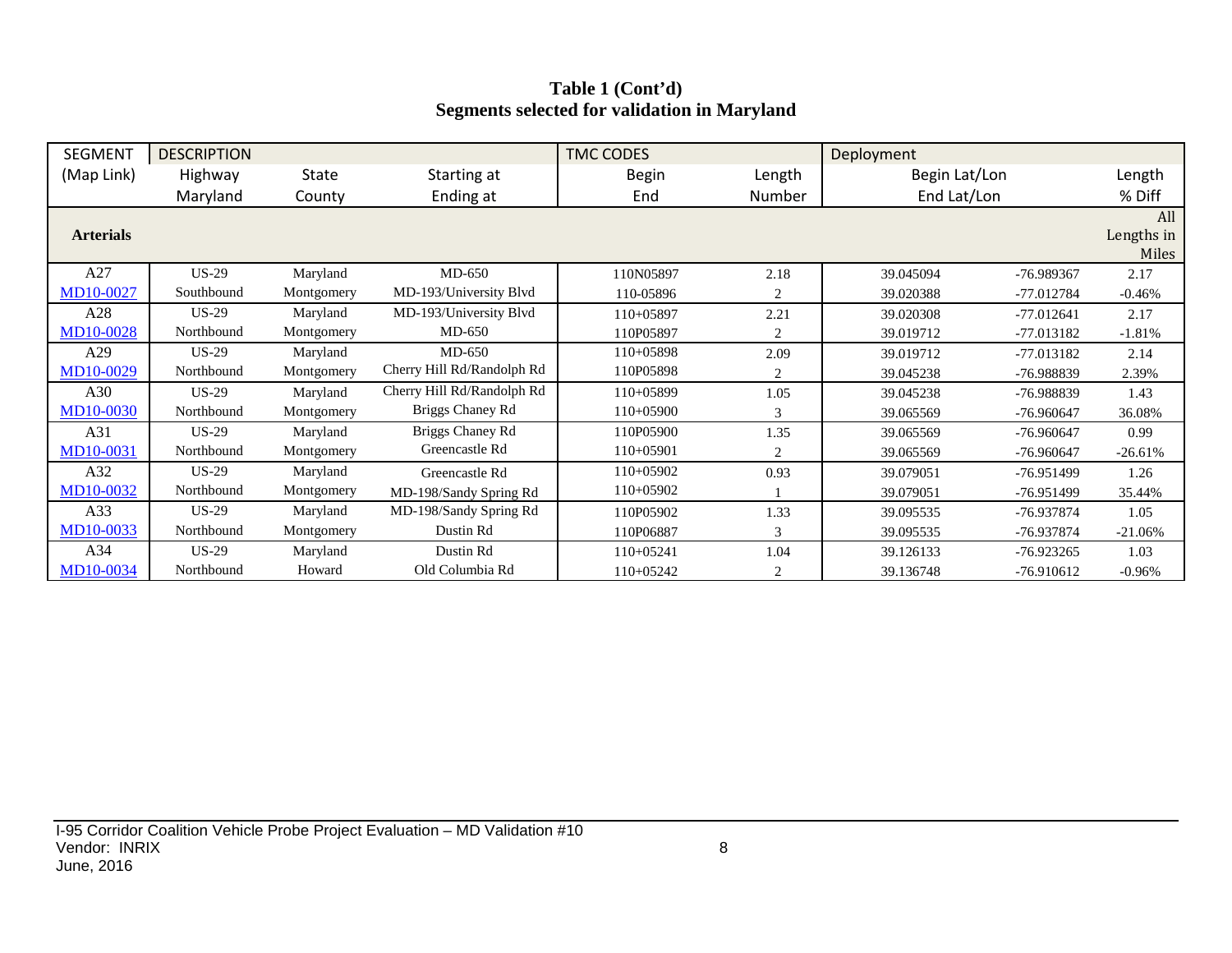# *Analysis of Arterial Results*

Table 2 summarizes the data quality measures obtained as a result of comparison between Bluetooth and all reported INRIX speeds. Specifications used for comparison include the Average Absolute Speed Error (AASE) and the Speed Error Bias (SEB).

# Average Absolute Speed Error (AASE)

The AASE is defined as the mean absolute value of the difference between the mean speed reported from the VPP and the ground truth mean speed for a specified time period. The AASE is the primary accuracy metric. Based on the contract specifications, the speed data from the VPP shall have a maximum average absolute error of 10 miles per hour (MPH) in each of four speed ranges: 0-15 MPH, 15-25 MPH, 25-35 MPH, and > 35 MPH.

## Speed Error Bias (SEB)

The SEB is defined as the average speed error (not the absolute value) in each speed range. SEB is a measure of whether the speed reported in the VPP consistently under or over estimates speed as compared to ground truth speed. Based on the contract specifications, the VPP data shall have a maximum SEB of  $+/-$  5 MPH in each of speed ranges as defined above.

The results are presented as compared against the mean of the ground truth data as well as the 95<sup>th</sup> percent confidence interval for the mean, referred to as the Standard Error of the Mean (SEM) band. The SEM band takes into account any uncertainty in the ground truth speed as measured by BTM equipment due to limited samples and/or data variance. Contract specifications are assessed against the SEM band. (See the *Vehicle Probe Project: Data Use and Application Guide* for additional details on the validation process.) The AASE in the lower two speed bands have proven to be the critical specification (and most difficult) to attain. As shown, the average absolute speed error (AASE) was within specification for all the speed bins. The Speed Error Bias (SEB) was within specifications except for the speed bin 0-15 MPH.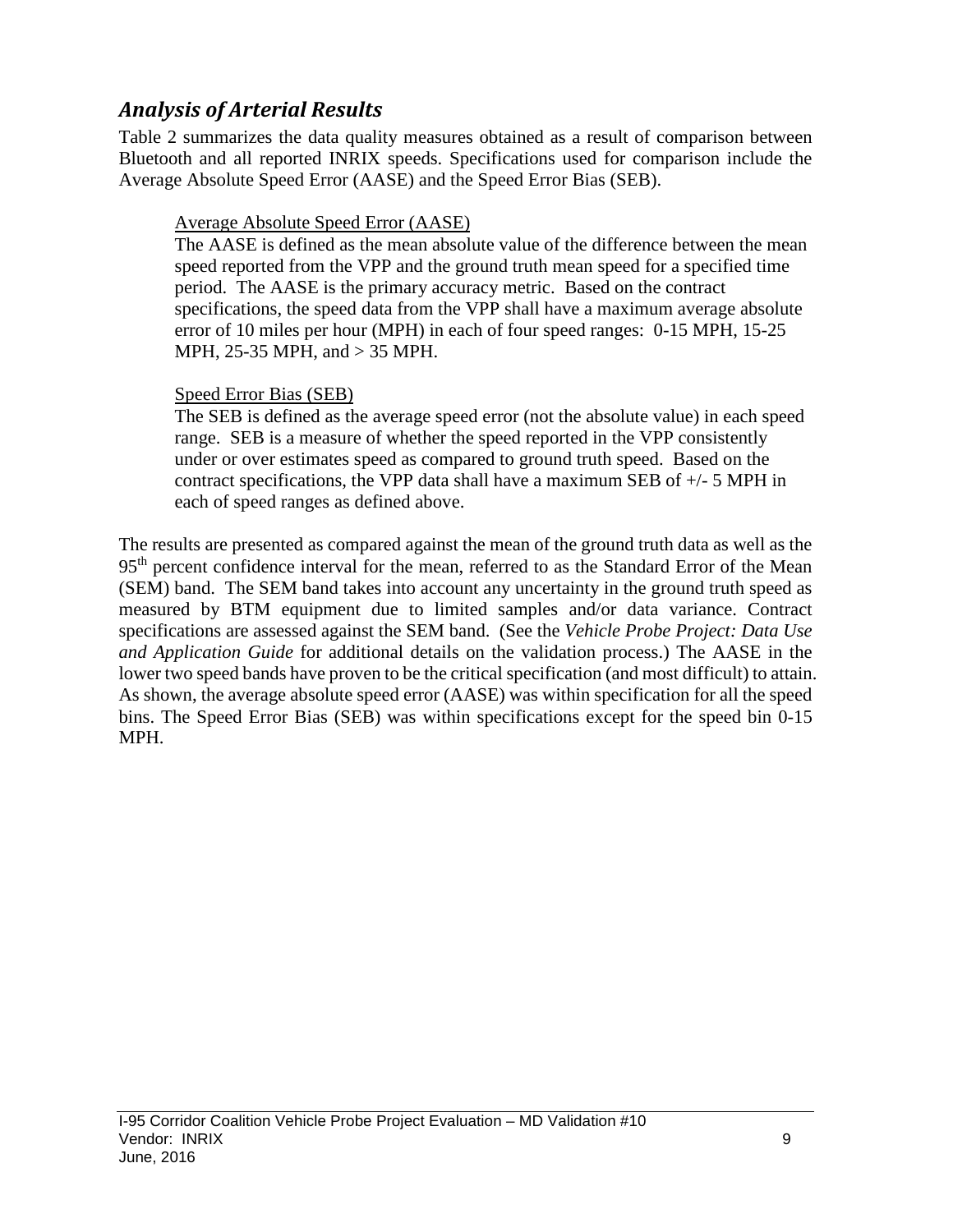|              | Triblic 2 Daia quanty incasures for arterial segments in that yianu |                                  |            |             |                             |                                              |  |  |  |  |  |  |
|--------------|---------------------------------------------------------------------|----------------------------------|------------|-------------|-----------------------------|----------------------------------------------|--|--|--|--|--|--|
|              |                                                                     | <b>Data Quality Measures for</b> |            |             |                             | <b>Hours of</b><br>Data<br><b>Collection</b> |  |  |  |  |  |  |
|              | 1.96 SEM Band                                                       |                                  |            | <b>Mean</b> |                             |                                              |  |  |  |  |  |  |
| <b>SPEED</b> | <b>SEB</b>                                                          | <b>AASE</b>                      |            |             | No. of $5$<br><b>Minute</b> |                                              |  |  |  |  |  |  |
| BIN          | 5 mph                                                               | $10$ mph                         | <b>SEB</b> | <b>AASE</b> | <b>Samples</b>              |                                              |  |  |  |  |  |  |
|              | (contract)<br>specifications)                                       |                                  |            |             |                             |                                              |  |  |  |  |  |  |
| $0-15$       | 5.5                                                                 | 5.6                              | 8.5        | 8.6         | 288                         | 24                                           |  |  |  |  |  |  |
| $15 - 25$    | 3.5                                                                 | 3.6                              | 8.4        | 9           | 2773                        | 231                                          |  |  |  |  |  |  |
| $25 - 35$    | 1.8                                                                 | 2.3                              | 4          | 6.1         | 11092                       | 924                                          |  |  |  |  |  |  |
| $35+$        | $-0.2$                                                              | 2.4                              | 0.2        | 7           | 26322                       | 2194                                         |  |  |  |  |  |  |

**TABLE 2 Data quality measures for arterial segments in Maryland**

Table 3 shows the percentage of the time INRIX data falls within 5 mph of the SEM band and the mean for each speed bin for all arterial data segments in this validation report.

|                            |                                             |                                                         | -<br><b>Data Quality Measures for</b> |                                              |                |
|----------------------------|---------------------------------------------|---------------------------------------------------------|---------------------------------------|----------------------------------------------|----------------|
|                            |                                             | 1.96 SEM Band                                           |                                       | <b>Mean</b>                                  |                |
| <b>SPEED</b><br><b>BIN</b> | Percentage<br>falling<br>inside the<br>band | Percentage<br>falling<br>within 5<br>mph of the<br>band | Percentage<br>equal to<br>the mean    | Percentage<br>within 5<br>mph of the<br>mean | No. of<br>Obs. |
| $0-15$                     | 18%                                         | 64%                                                     | 0%                                    | 50%                                          | 288            |
| $15 - 25$                  | 38%                                         | 70%                                                     | $0\%$                                 | 29%                                          | 2773           |
| $25 - 35$                  | 54%                                         | 83%                                                     | 0%                                    | 50%                                          | 11092          |
| $35+$                      | 53%                                         | 81%                                                     | 0%                                    | 44%                                          | 26322          |

**Table 3 Percent observations meeting data quality criteria for arterial segments in Maryland**

Tables 4 and 5 present detailed data for individual TMC segments in this validation in a similar format as Tables 2 and 3, respectively. Note that for some segments and in some speed bins the comparison results may not be reliable due to the small number of observations.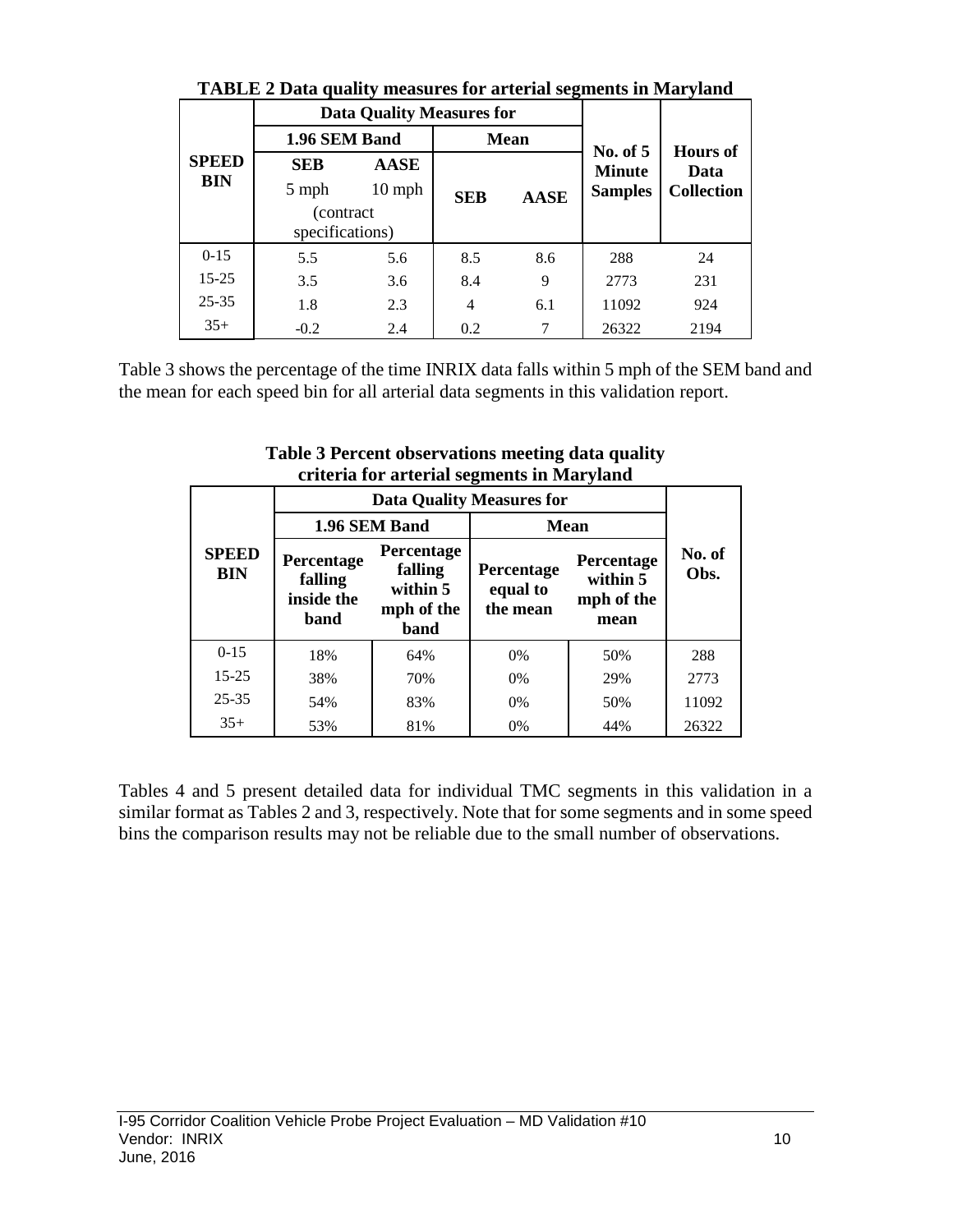| <b>Nafyranu</b><br><b>Data Quality Measures for</b> |                                         |                              |                            |                                                    |                                                            |                                             |                                                                    |                          |  |
|-----------------------------------------------------|-----------------------------------------|------------------------------|----------------------------|----------------------------------------------------|------------------------------------------------------------|---------------------------------------------|--------------------------------------------------------------------|--------------------------|--|
|                                                     |                                         |                              |                            |                                                    |                                                            |                                             |                                                                    |                          |  |
| <b>TMC</b>                                          | <b>Standard</b><br><b>TMC</b><br>length | <b>Bluetooth</b><br>distance | <b>SPEED</b><br><b>BIN</b> | 1.96 SEM Band<br><b>Speed Error</b><br><b>Bias</b> | Average<br><b>Absolute</b><br><b>Speed</b><br><b>Error</b> | <b>Speed</b><br><b>Error</b><br><b>Bias</b> | Mean<br>Average<br><b>Absolute</b><br><b>Speed</b><br><b>Error</b> | No. of<br>Obs.           |  |
|                                                     |                                         |                              | $0 - 15$                   | $\overline{a}$                                     |                                                            | L.                                          | $\overline{a}$                                                     | $\overline{\phantom{a}}$ |  |
| <b>MD10-0002</b>                                    | 1.42                                    | 1.52                         | $15 - 25$                  |                                                    | $\overline{\phantom{a}}$                                   | $\sim$                                      | $\overline{\phantom{a}}$                                           | $\sim$                   |  |
|                                                     |                                         |                              | 25-35                      | 3.8                                                | 3.8                                                        | 7.4                                         | 7.4                                                                | $11*$                    |  |
|                                                     |                                         |                              | $35+$                      | $-1.4$                                             | 1.6                                                        | $-3.1$                                      | 4.1                                                                | 471                      |  |
|                                                     |                                         |                              | $0 - 15$                   |                                                    | $\overline{a}$                                             | ÷,                                          | $\overline{a}$                                                     |                          |  |
| MD10-0003                                           | 0.93                                    | 1.13                         | $15 - 25$                  | $\overline{\phantom{a}}$                           | $\overline{\phantom{a}}$                                   | $\sim$                                      | $\overline{\phantom{a}}$                                           | $\sim$                   |  |
|                                                     |                                         |                              | 25-35                      | 0.2                                                | 1.1                                                        | 1.3                                         | 4.5                                                                | 225                      |  |
|                                                     |                                         |                              | $35+$                      | $-2.1$                                             | 2.2                                                        | $-5.3$                                      | 6.3                                                                | 498                      |  |
|                                                     |                                         |                              | $0 - 15$                   | 22.9                                               | 22.9                                                       | 25.8                                        | 25.8                                                               | $2*$                     |  |
| <b>MD10-0004</b>                                    | 1.39                                    | 1.17                         | 15-25                      | 2.8                                                | 2.9                                                        | 1.7                                         | 5.8                                                                | $7*$                     |  |
|                                                     |                                         |                              | 25-35                      | 0.6                                                | 1.4                                                        | 2.1                                         | 5.7                                                                | 103                      |  |
|                                                     |                                         |                              | $35+$                      | $-2.4$                                             | 2.5                                                        | $-6.0$                                      | 7.1                                                                | 1052                     |  |
|                                                     |                                         |                              | $0 - 15$                   | 20.9                                               | 20.9                                                       | 26.9                                        | 26.9                                                               | $5*$                     |  |
|                                                     | 1.85<br>MD10-0005                       | 1.87                         | $15 - 25$                  | 4.5                                                | 4.6                                                        | 13.8                                        | 13.9                                                               | 94                       |  |
|                                                     |                                         |                              | 25-35                      | $2.0\,$                                            | 2.2                                                        | 5.6                                         | 6.4                                                                | 401                      |  |
|                                                     |                                         |                              | $35+$                      | $-0.6$                                             | 1.0                                                        | $-1.3$                                      | 4.0                                                                | 224                      |  |
|                                                     |                                         |                              | $0 - 15$                   | $\Box$                                             | $\overline{\phantom{a}}$                                   | $\overline{\phantom{a}}$                    | $\blacksquare$                                                     | $\overline{\phantom{a}}$ |  |
| MD10-0006                                           | 0.69                                    | 0.66                         | 15-25                      | 2.2                                                | 2.2                                                        | 7.4                                         | 7.9                                                                | $28*$                    |  |
|                                                     |                                         |                              | 25-35                      | 0.2                                                | 1.1                                                        | 1.5                                         | 5.9                                                                | 396                      |  |
|                                                     |                                         |                              | $35+$                      | $-2.8$                                             | 2.9                                                        | $-6.4$                                      | 7.7                                                                | 914                      |  |
|                                                     |                                         |                              | $0 - 15$                   | 2.9                                                | 2.9                                                        | 6.0                                         | 6.4                                                                | 58                       |  |
| MD10-0007                                           | 1.5                                     | 1.52                         | 15-25                      | 1.2                                                | 1.3                                                        | 4.7                                         | 5.7                                                                | 265                      |  |
|                                                     |                                         |                              | $25 - 35$                  | $-0.5$                                             | 1.0                                                        | $-1.6$                                      | 4.7                                                                | 365                      |  |
|                                                     |                                         |                              | $35+$                      | $-3.6$                                             | 3.6                                                        | $-8.3$                                      | 8.7                                                                | 74                       |  |
|                                                     |                                         |                              | $0 - 15$                   | 12.9                                               | 12.9                                                       | 21.8                                        | 21.8                                                               | $17*$                    |  |
| <b>MD10-0008</b>                                    | 2.42                                    | 2.36                         | 15-25                      | 4.2                                                | 4.2                                                        | 12.8                                        | 12.8                                                               | 160                      |  |
|                                                     |                                         |                              | $25 - 35$                  | 1.1                                                | 1.4                                                        | 4.0                                         | 5.4                                                                | 409                      |  |
|                                                     |                                         |                              | $35+$                      | $-1.3$                                             | 1.5                                                        | $-3.6$                                      | 5.6                                                                | 110                      |  |
|                                                     |                                         |                              | $0 - 15$                   | 11.7                                               | 11.9                                                       | 14.2                                        | 14.7                                                               | $4*$                     |  |
| MD10-0009                                           | 0.92                                    | 0.99                         | 15-25                      | 3.8                                                | 3.8                                                        | $8.8\,$                                     | 9.3                                                                | 265                      |  |
|                                                     |                                         |                              | 25-35                      | 0.5                                                | 0.9                                                        | 2.0                                         | 5.6                                                                | 631                      |  |
|                                                     |                                         |                              | $35+$                      | $-2.5$                                             | 2.6                                                        | $-6.8$                                      | 8.1                                                                | 341                      |  |
|                                                     |                                         |                              | $0 - 15$                   | 8.5                                                | 8.5                                                        | 13.6                                        | 13.6                                                               | $6*$                     |  |
| MD10-0011                                           | 1.19                                    | 1.16                         | 15-25                      | 4.5                                                | 4.7                                                        | $\!\!\!\!\!8.8$                             | 9.4                                                                | 156                      |  |
|                                                     |                                         |                              | $25 - 35$                  | 0.9                                                | 1.3                                                        | 3.0                                         | 4.9                                                                | 1200                     |  |
|                                                     |                                         |                              | $35+$                      | $-1.5$                                             | 1.7                                                        | $-4.1$                                      | 5.3                                                                | 408                      |  |
|                                                     |                                         |                              | $0 - 15$                   | 10.7                                               | 10.7                                                       | 13.4                                        | 13.4                                                               | $21*$                    |  |
| MD10-0012                                           | 0.96                                    | 0.98                         | 15-25                      | 4.1                                                | 4.3                                                        | $8.0\,$                                     | 8.9                                                                | 544                      |  |
|                                                     |                                         |                              | $25 - 35$                  | 0.7                                                | 1.1                                                        | 2.5                                         | 5.3                                                                | 559                      |  |
|                                                     |                                         |                              | $35+$                      | $-1.4$                                             | 1.4                                                        | $-6.3$                                      | 7.0                                                                | 164                      |  |

#### **Table 4 Data quality measures for individual arterial validation segments in the state of Maryland**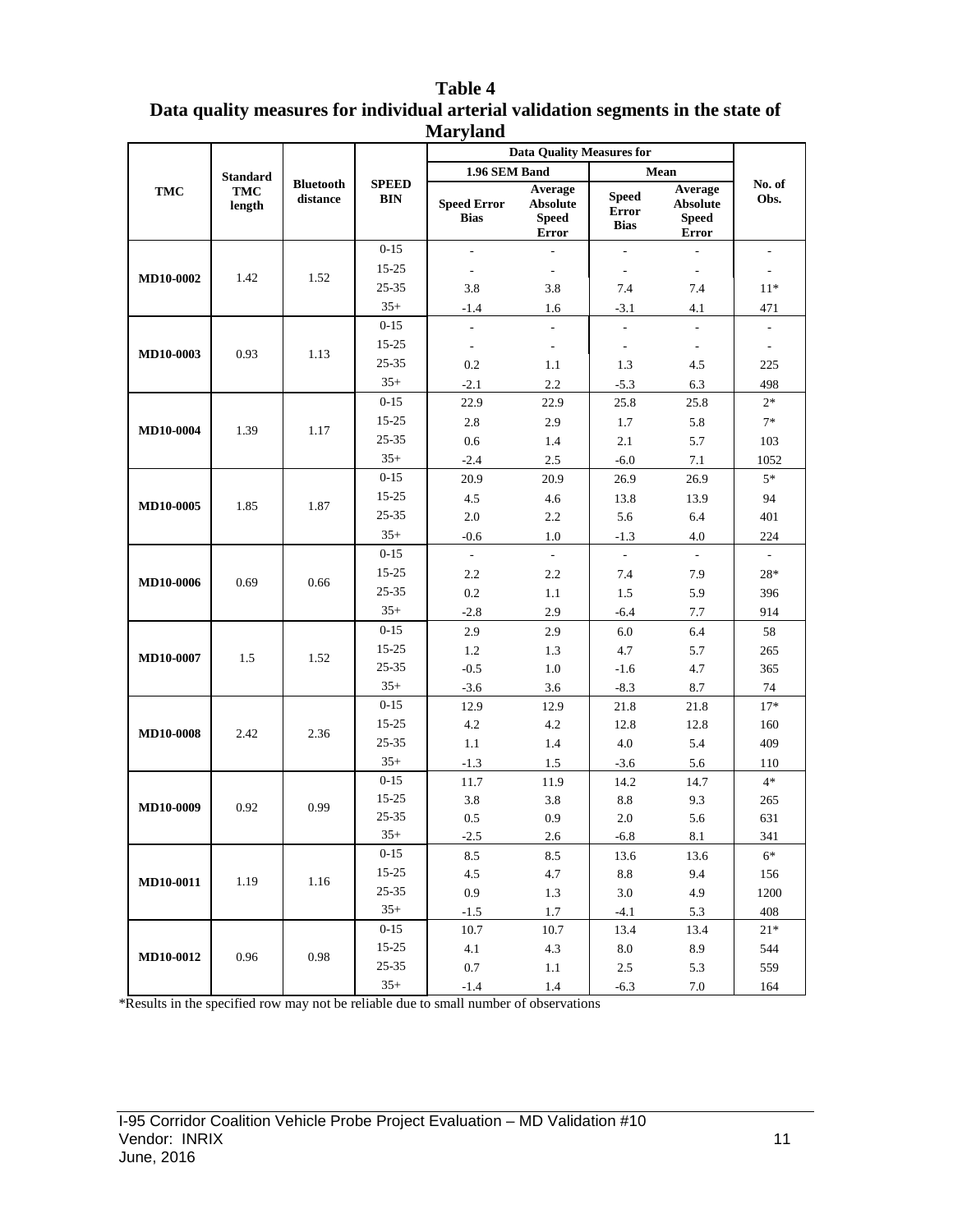## **Table 4 (Cont'd) Data quality measures for individual arterial validation segments in the state of**

| <b>Maryland</b>  |                 |                              |                            |                                   |                                                     |                                             |                                                     |                          |  |  |
|------------------|-----------------|------------------------------|----------------------------|-----------------------------------|-----------------------------------------------------|---------------------------------------------|-----------------------------------------------------|--------------------------|--|--|
|                  |                 |                              |                            |                                   | <b>Data Quality Measures for</b>                    |                                             |                                                     |                          |  |  |
|                  | <b>Standard</b> |                              |                            | 1.96 SEM Band                     |                                                     |                                             | Mean                                                |                          |  |  |
| TMC              | TMC<br>length   | <b>Bluetooth</b><br>distance | <b>SPEED</b><br><b>BIN</b> | <b>Speed Error</b><br><b>Bias</b> | Average<br><b>Absolute</b><br><b>Speed</b><br>Error | <b>Speed</b><br><b>Error</b><br><b>Bias</b> | Average<br><b>Absolute</b><br><b>Speed</b><br>Error | No. of<br>Obs.           |  |  |
|                  |                 |                              | $0 - 15$                   | 3.3                               | 3.3                                                 | 9.3                                         | 9.5                                                 | $16*$                    |  |  |
|                  |                 |                              | $15 - 25$                  | 1.6                               | 1.7                                                 | 7.2                                         | 7.7                                                 | 138                      |  |  |
| MD10-0013        | 2.34            | 2.37                         | 25-35                      | $-0.4$                            | 0.9                                                 | $-0.8$                                      | 3.8                                                 | 401                      |  |  |
|                  |                 |                              | $35+$                      | $-3.0$                            | 3.1                                                 | $-7.5$                                      | 7.8                                                 | 139                      |  |  |
|                  |                 |                              | $0 - 15$                   | 6.0                               | $6.0\,$                                             | 11.5                                        | 11.5                                                | $5*$                     |  |  |
|                  |                 |                              | $15 - 25$                  | 2.0                               | 2.2                                                 | 5.2                                         | 6.5                                                 | 182                      |  |  |
| MD10-0014        | 1.54            | 1.51                         | 25-35                      | 0.0                               | 0.8                                                 | $-0.1$                                      | 4.2                                                 | 541                      |  |  |
|                  |                 |                              | $35+$                      | $-3.2$                            | 3.2                                                 | $-9.0$                                      | 9.2                                                 | 111                      |  |  |
|                  |                 |                              | $0 - 15$                   | 12.1                              | 12.1                                                | 18.3                                        | 18.3                                                | $12*$                    |  |  |
| MD10-0015        | 0.69            | 0.67                         | $15 - 25$                  | 3.6                               | 3.6                                                 | 10.2                                        | 10.3                                                | 445                      |  |  |
|                  |                 |                              | $25 - 35$                  | 0.5                               | 0.7                                                 | $3.5$                                       | 5.4                                                 | 586                      |  |  |
|                  |                 |                              | $35+$                      | $-1.9$                            | 2.0                                                 | $-5.5$                                      | 6.7                                                 | 179                      |  |  |
|                  |                 |                              | $0 - 15$                   | 16.1                              | 16.1                                                | 23.8                                        | 23.8                                                | $5*$                     |  |  |
| MD10-0016        | 1.85            | 1.87                         | $15 - 25$                  | 3.5                               | 3.5                                                 | 14.6                                        | 14.6                                                | 57                       |  |  |
|                  |                 |                              | $25 - 35$                  | 1.6                               | 1.8                                                 | 4.4                                         | 5.3                                                 | 343                      |  |  |
|                  |                 |                              | $35+$                      | $-0.9$                            | 1.2                                                 | $-2.0$                                      | 3.7                                                 | 364                      |  |  |
|                  |                 |                              | $0 - 15$                   | 8.5                               | 8.5                                                 | 20.1                                        | 20.1                                                | $1*$                     |  |  |
| MD10-0017        | 1.43            | 1.17                         | $15 - 25$                  | 6.6                               | 6.6                                                 | 16.6                                        | 16.6                                                | 39                       |  |  |
|                  |                 |                              | 25-35                      | 2.2                               | 2.2                                                 | 8.2                                         | 8.4                                                 | 533                      |  |  |
|                  |                 |                              | $35+$                      | $-0.4$                            | 0.9                                                 | 0.0                                         | 4.4                                                 | 606                      |  |  |
|                  |                 |                              | $0 - 15$                   | $\overline{\phantom{a}}$          | $\mathbb{L}$                                        | $\bar{\phantom{a}}$                         | $\blacksquare$                                      | $\blacksquare$           |  |  |
| <b>MD10-0018</b> | 0.84            | 1.13                         | $15 - 25$                  | 7.0                               | 7.0                                                 | 9.4                                         | 9.4                                                 | $3*$                     |  |  |
|                  |                 |                              | 25-35                      | 0.9                               | 1.7                                                 | 2.9                                         | 5.0                                                 | 256                      |  |  |
|                  |                 |                              | $35+$                      | $-2.0$                            | 2.1                                                 | $-4.6$                                      | 5.7                                                 | 378                      |  |  |
|                  |                 |                              | $0-15$                     | $\overline{\phantom{a}}$          | $\overline{\phantom{a}}$                            | $\overline{\phantom{a}}$                    | $\overline{\phantom{a}}$                            | $\overline{\phantom{a}}$ |  |  |
| MD10-0022        | 1.08            | 1.06                         | $15 - 25$                  | ÷,                                | $\overline{\phantom{a}}$                            | $\overline{\phantom{a}}$                    | $\overline{\phantom{a}}$                            | $\overline{\phantom{a}}$ |  |  |
|                  |                 |                              | 25-35                      | 17.7                              | 17.7                                                | 22.0                                        | 22.0                                                | $1*$                     |  |  |
|                  |                 |                              | $35+$                      | $2.0\,$                           | 2.2                                                 | 5.9                                         | 6.7                                                 | 2145                     |  |  |
|                  |                 |                              | $0 - 15$                   | $\overline{\phantom{a}}$          | $\overline{\phantom{a}}$                            | $\sim$                                      | $\sim$                                              | $\overline{\phantom{a}}$ |  |  |
| MD10-0023        | 1.23            | 1.25                         | 15-25                      | 7.5                               | 7.5                                                 | 10.2                                        | 10.2                                                | $6*$                     |  |  |
|                  |                 |                              | 25-35                      | 4.0                               | 4.8                                                 | 5.5                                         | 7.3                                                 | 41                       |  |  |
|                  |                 |                              | $35+$                      | $-2.0$                            | 2.6                                                 | $-4.5$                                      | 7.6                                                 | 2043                     |  |  |
|                  |                 |                              | $0 - 15$                   | $\mathbf{r}$                      | $\blacksquare$                                      | $\mathcal{L}_{\mathcal{A}}$                 | $\blacksquare$                                      | $\overline{\phantom{a}}$ |  |  |
| MD10-0024        | 1.06            | 0.99                         | $15 - 25$<br>$25 - 35$     | $\mathcal{L}_{\mathcal{A}}$       | $\mathcal{L}^{\pm}$                                 | $\mathcal{L}_{\mathcal{A}}$                 | $\sim$                                              | $\blacksquare$           |  |  |
|                  |                 |                              | $35+$                      | 11.0<br>0.9                       | 11.0<br>1.8                                         | 20.9<br>4.7                                 | 20.9<br>8.3                                         | 77<br>2149               |  |  |
|                  |                 |                              | $0 - 15$                   | $\mathcal{L}^{\pm}$               | $\sim$                                              | $\sim$                                      | $\sim$                                              | $\sim$                   |  |  |
|                  |                 |                              | $15 - 25$                  | 16.2                              | 16.2                                                | 23.6                                        | 23.6                                                | $2*$                     |  |  |
| <b>MD10-0025</b> | 1.34            | 1.43                         | $25 - 35$                  | 9.2                               | 9.5                                                 | 13.4                                        | 13.8                                                | 203                      |  |  |
|                  |                 |                              | $35+$                      | 2.2                               | 3.3                                                 | 5.9                                         | 9.9                                                 | 1926                     |  |  |
|                  |                 |                              | $0 - 15$                   | 1.9                               | 1.9                                                 | 2.6                                         | 2.8                                                 | 45                       |  |  |
|                  |                 |                              | $15 - 25$                  | 7.4                               | 7.5                                                 | 9.3                                         | 9.8                                                 | $21*$                    |  |  |
| <b>MD10-0026</b> | 2.12            | 2.13                         | $25 - 35$                  | 4.7                               | 4.9                                                 | 7.7                                         | 8.3                                                 | 459                      |  |  |
|                  |                 |                              | $35+$                      | 0.9                               | 1.9                                                 | 2.2                                         | 4.5                                                 | 1132                     |  |  |
|                  |                 |                              |                            |                                   |                                                     |                                             |                                                     |                          |  |  |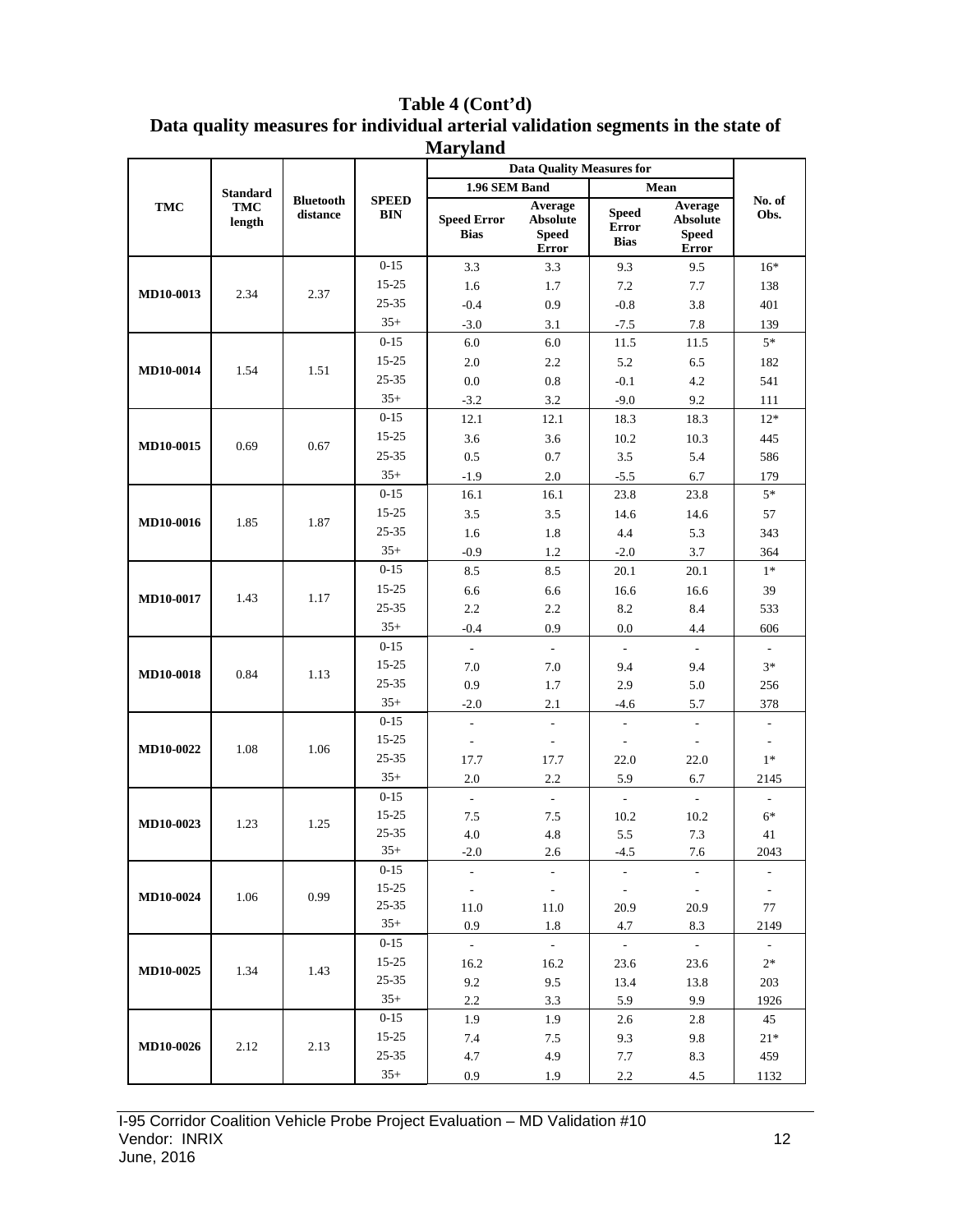\*Results in the specified row may not be reliable due to small number of observations

#### **Table 4 (Cont'd) Data quality measures for individual arterial validation segments in the state of Maryland**

|                  |                      |                              |                            |                                   | <b>Data Quality Measures for</b>             |                                             |                                                            |                          |
|------------------|----------------------|------------------------------|----------------------------|-----------------------------------|----------------------------------------------|---------------------------------------------|------------------------------------------------------------|--------------------------|
|                  | <b>Standard</b>      |                              |                            | 1.96 SEM Band                     |                                              |                                             | Mean                                                       |                          |
| <b>TMC</b>       | <b>TMC</b><br>length | <b>Bluetooth</b><br>distance | <b>SPEED</b><br><b>BIN</b> | <b>Speed Error</b><br><b>Bias</b> | Average<br>Absolute<br><b>Speed</b><br>Error | <b>Speed</b><br><b>Error</b><br><b>Bias</b> | Average<br><b>Absolute</b><br><b>Speed</b><br><b>Error</b> | No. of<br>Obs.           |
|                  |                      |                              | $0 - 15$                   | 2.0                               | 2.0                                          | 2.9                                         | 2.9                                                        | $30*$                    |
| MD10-0027        | 2.18                 | 2.17                         | $15 - 25$                  | 2.2                               | 2.3                                          | 3.7                                         | 4.1                                                        | 111                      |
|                  |                      |                              | $25 - 35$                  | 0.6                               | 1.4                                          | 1.3                                         | 3.5                                                        | 1023                     |
|                  |                      |                              | $35+$                      | $-1.6$                            | 1.9                                          | $-3.4$                                      | 4.7                                                        | 336                      |
|                  |                      |                              | $0-15$                     | 2.9                               | 2.9                                          | 3.8                                         | 3.8                                                        | 31                       |
| <b>MD10-0028</b> | 1.21                 | 1.17                         | $15 - 25$                  | 3.6                               | 3.6                                          | 5.7                                         | 5.8                                                        | 85                       |
|                  |                      |                              | $25 - 35$                  | 1.8                               | 2.0                                          | 3.9                                         | 4.8                                                        | 1091                     |
|                  |                      |                              | $35+$                      | 0.1                               | 0.9                                          | 0.4                                         | 3.4                                                        | 374                      |
|                  |                      |                              | $0 - 15$                   | 4.0                               | 4.0                                          | 4.7                                         | 4.7                                                        | $21*$                    |
| <b>MD10-0029</b> | 2.09                 | 2.14                         | $15 - 25$                  | 5.0                               | 5.1                                          | 6.6                                         | 6.9                                                        | 95                       |
|                  |                      | $25 - 35$                    | 3.8                        | 4.1                               | 6.7                                          | 7.6                                         | 642                                                        |                          |
|                  |                      |                              | $35+$                      | $-0.4$                            | 1.6                                          | $-0.1$                                      | 5.8                                                        | 905                      |
|                  |                      |                              | $0 - 15$                   | $\bar{\phantom{a}}$               | $\mathcal{L}$                                | $\omega$                                    | $\mathcal{L}^{\mathcal{A}}$                                | $\sim$                   |
| <b>MD10-0030</b> | 1.05                 | 1.43                         | $15 - 25$                  | 8.4                               | 8.4                                          | 14.7                                        | 14.8                                                       | $7*$                     |
|                  |                      |                              | $25 - 35$                  | 7.2                               | 7.5                                          | 10.7                                        | 11.8                                                       | 314                      |
|                  |                      |                              | $35+$                      | 1.7                               | 2.8                                          | 3.9                                         | 8.1                                                        | 1428                     |
|                  |                      |                              | $0 - 15$                   | 11.4                              | 11.4                                         | 14.3                                        | 14.3                                                       | $9*$                     |
| MD10-0031        | 1.35                 | 0.99                         | $15 - 25$                  | 6.5                               | 6.5                                          | 11.4                                        | 11.5                                                       | $25*$                    |
|                  |                      |                              | $25 - 35$                  | 7.8                               | 8.1                                          | 12.7                                        | 13.5                                                       | 40                       |
|                  |                      |                              | $35+$                      | 0.0                               | 1.8                                          | 0.2                                         | 6.6                                                        | 2162                     |
|                  |                      |                              | $0 - 15$                   | $\Box$                            | $\mathbb{L}$                                 | $\mathcal{L}$                               | $\mathcal{L}_{\mathcal{A}}$                                | $\mathbb{L}$             |
| MD10-0032        | 0.93                 | 1.26                         | $15 - 25$                  | 17.0                              | 17.0                                         | 20.7                                        | 20.7                                                       | $10*$                    |
|                  |                      |                              | 25-35                      | 10.2                              | 10.2                                         | 16.8                                        | 16.8                                                       | 169                      |
|                  |                      |                              | $35+$                      | 2.4                               | 3.0                                          | 6.9                                         | 8.7                                                        | 1883                     |
|                  |                      |                              | $0 - 15$                   | $\overline{\phantom{a}}$          | $\mathcal{L}$                                | $\mathcal{L}$                               | $\mathcal{L}$                                              | $\omega$                 |
| <b>MD10-0033</b> | 1.33                 | 1.05                         | $15 - 25$                  | 3.0                               | 3.9                                          | 3.5                                         | 5.4                                                        | $27*$                    |
|                  |                      |                              | 25-35                      | 4.1                               | 4.7                                          | 4.5                                         | 7.0                                                        | $23*$                    |
|                  |                      |                              | $35+$                      | $-4.2$                            | 4.3                                          | $-8.4$                                      | 8.6                                                        | 2033                     |
|                  |                      |                              | $0 - 15$                   | $\overline{\phantom{a}}$          | $\mathcal{L}^{\mathcal{L}}$                  | $\mathcal{L}$                               | $\mathcal{L}^{\mathcal{A}}$                                | $\overline{\phantom{a}}$ |
| <b>MD10-0034</b> | 1.04                 | 1.03                         | $15 - 25$                  | 8.7                               | 8.7                                          | 9.6                                         | 9.6                                                        | $1*$                     |
|                  |                      |                              | $25 - 35$                  | 5.7                               | 5.7                                          | 7.0                                         | 7.1                                                        | 49                       |
|                  |                      |                              | $35+$                      | 1.3                               | 1.6                                          | 3.1                                         | 4.6                                                        | 1773                     |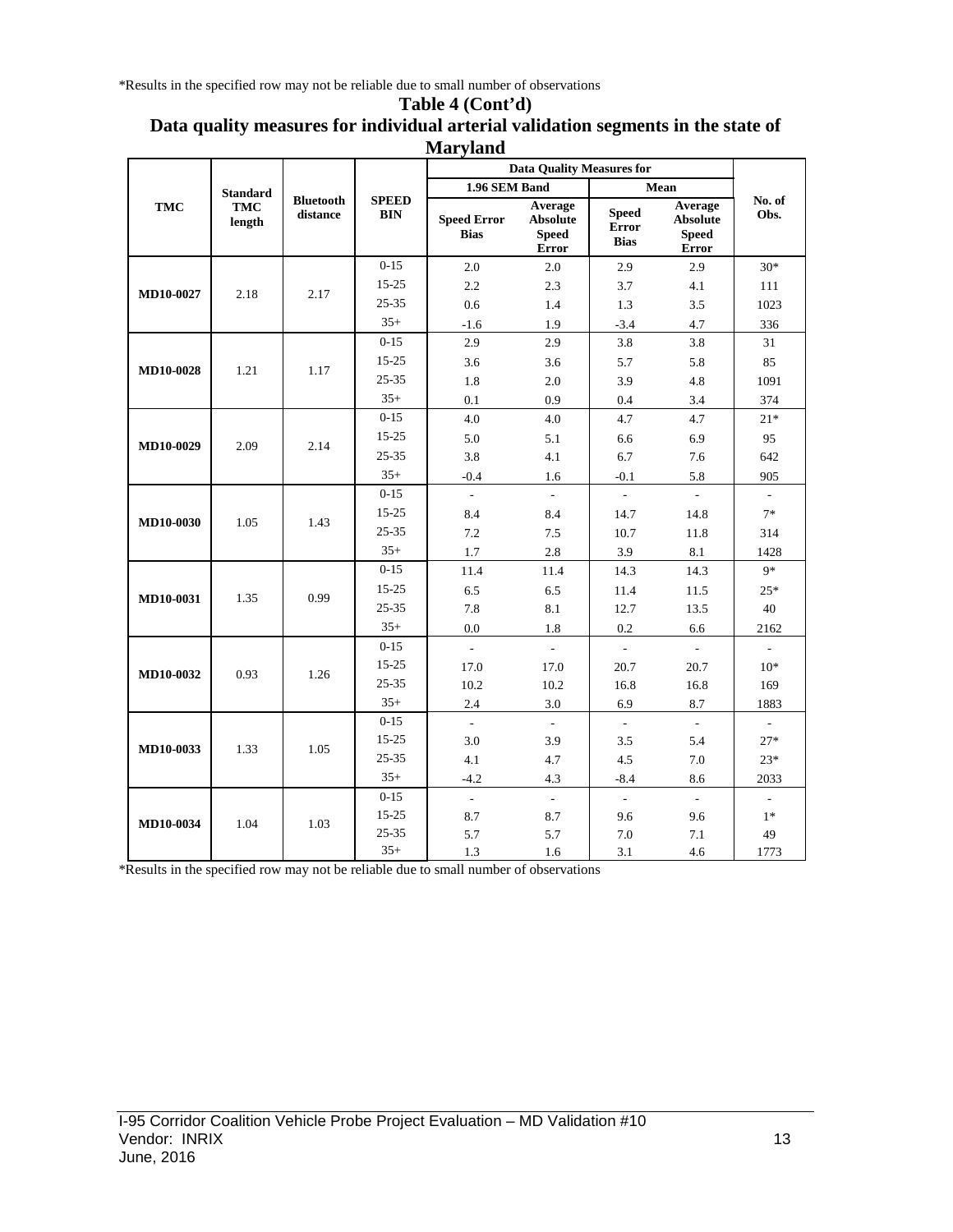**Table 5 Observations meeting data quality criteria for individual arterial validation segments in the state of Maryland**

|                  |              | <b>Data Quality Measures for</b>         |                                 |                                               |                                                          |                             |                             |                                       |                                               |           |  |  |
|------------------|--------------|------------------------------------------|---------------------------------|-----------------------------------------------|----------------------------------------------------------|-----------------------------|-----------------------------|---------------------------------------|-----------------------------------------------|-----------|--|--|
|                  |              |                                          | 1.96 SEM Band                   |                                               |                                                          |                             |                             | Mean                                  |                                               |           |  |  |
| <b>TMC</b>       | <b>SPEED</b> | <b>Speed Error Bias</b>                  |                                 | <b>Average Absolute Speed</b><br><b>Error</b> |                                                          | <b>Speed Error Bias</b>     |                             |                                       | <b>Average Absolute</b><br><b>Speed Error</b> | No.<br>of |  |  |
|                  | <b>BIN</b>   | <b>No. falling</b><br>inside the<br>band | % falling<br>inside the<br>band | No. falling<br>within 5<br>mph of the<br>band | % falling<br>within $\overline{5}$<br>mph of<br>the band | No. equal<br>to the<br>mean | $%$ equal<br>to the<br>mean | No.<br>within 5<br>mph of<br>the mean | $%$ within<br>5 mph of<br>the mean            | Obs.      |  |  |
|                  | $0 - 15$     |                                          |                                 |                                               |                                                          |                             | $\overline{\phantom{a}}$    |                                       |                                               |           |  |  |
| <b>MD10-0002</b> | 15-25        |                                          | $\sim$                          | ÷,                                            | $\overline{\phantom{a}}$                                 |                             | $\overline{\phantom{a}}$    |                                       | $\overline{\phantom{a}}$                      |           |  |  |
|                  | $25 - 35$    | $\mathbf{2}$                             | 18%                             | $\overline{4}$                                | 36%                                                      | $\boldsymbol{0}$            | 0%                          | 3                                     | 27%                                           | $11*$     |  |  |
|                  | $35+$        | 69                                       | 15%                             | 351                                           | 75%                                                      | $\boldsymbol{0}$            | 0%                          | 324                                   | 69%                                           | 471       |  |  |
|                  | $0 - 15$     | $\overline{a}$                           |                                 |                                               | ÷,                                                       | ÷,                          | $\frac{1}{2}$               |                                       |                                               |           |  |  |
| MD10-0003        | $15 - 25$    |                                          | $\overline{\phantom{a}}$        |                                               |                                                          |                             | $\overline{\phantom{a}}$    |                                       |                                               |           |  |  |
|                  | 25-35        | 34                                       | 15%                             | 174                                           | 77%                                                      | $\boldsymbol{0}$            | 0%                          | 144                                   | 64%                                           | 225       |  |  |
|                  | $35+$        | 92                                       | 18%                             | 308                                           | 62%                                                      | $\boldsymbol{0}$            | 0%                          | 239                                   | 48%                                           | 498       |  |  |
|                  | $0 - 15$     | $\mathbf{0}$                             | 0%                              | $\boldsymbol{0}$                              | $0\%$                                                    | $\boldsymbol{0}$            | 0%                          | $\boldsymbol{0}$                      | 0%                                            | $2*$      |  |  |
| <b>MD10-0004</b> | 15-25        | $\mathbf{1}$                             | 14%                             | 6                                             | 86%                                                      | $\boldsymbol{0}$            | 0%                          | 5                                     | 71%                                           | $7*$      |  |  |
|                  | 25-35        | 17                                       | 17%                             | 69                                            | 67%                                                      | $\boldsymbol{0}$            | 0%                          | 47                                    | 46%                                           | 103       |  |  |
|                  | $35+$        | 144                                      | 14%                             | 577                                           | 55%                                                      | 2                           | 0%                          | 456                                   | 43%                                           | 1052      |  |  |
|                  | $0 - 15$     | $\overline{0}$                           | $0\%$                           | $\boldsymbol{0}$                              | $0\%$                                                    | $\boldsymbol{0}$            | 0%                          | $\mathbf{0}$                          | 0%                                            | $5*$      |  |  |
| MD10-0005        | $15 - 25$    | 1                                        | 1%                              | 12                                            | 13%                                                      | $\boldsymbol{0}$            | 0%                          | $\tau$                                | 7%                                            | 94        |  |  |
|                  | 25-35        | 45                                       | 11%                             | 214                                           | 53%                                                      | $\boldsymbol{0}$            | 0%                          | 160                                   | 40%                                           | 401       |  |  |
|                  | $35+$        | 55                                       | 25%                             | 177                                           | 79%                                                      | $\boldsymbol{0}$            | 0%                          | 154                                   | 69%                                           | 224       |  |  |
|                  | $0 - 15$     | $\overline{a}$                           | $\overline{\phantom{a}}$        | $\overline{\phantom{a}}$                      | $\overline{\phantom{a}}$                                 | L,                          | $\overline{\phantom{a}}$    | $\overline{\phantom{a}}$              | $\overline{\phantom{a}}$                      |           |  |  |
|                  | 15-25        | 3                                        | 11%                             | 10                                            | 36%                                                      | $\boldsymbol{0}$            | 0%                          | $\tau$                                | 25%                                           | $28*$     |  |  |
| <b>MD10-0006</b> | 25-35        | 91                                       | 23%                             | 269                                           | 68%                                                      | $\boldsymbol{0}$            | 0%                          | 195                                   | 49%                                           | 396       |  |  |
|                  | $35+$        | 162                                      | 18%                             | 490                                           | 54%                                                      | 1                           | 0%                          | 367                                   | 40%                                           | 914       |  |  |
|                  | $0 - 15$     | 5                                        | 9%                              | 33                                            | 57%                                                      | $\boldsymbol{0}$            | 0%                          | 29                                    | 50%                                           | 58        |  |  |
| <b>MD10-0007</b> | 15-25        | 49                                       | 18%                             | 171                                           | 65%                                                      | $\boldsymbol{0}$            | 0%                          | 130                                   | 49%                                           | 265       |  |  |
|                  | 25-35        | 96                                       | 26%                             | 279                                           | 76%                                                      | $\boldsymbol{0}$            | 0%                          | 219                                   | 60%                                           | 365       |  |  |
|                  | $35+$        | 9                                        | 12%                             | 32                                            | 43%                                                      | $\boldsymbol{0}$            | 0%                          | 22                                    | 30%                                           | 74        |  |  |
|                  | $0 - 15$     | $\mathbf{0}$                             | $0\%$                           | $\boldsymbol{0}$                              | 0%                                                       | $\boldsymbol{0}$            | 0%                          | $\boldsymbol{0}$                      | 0%                                            | $17*$     |  |  |
|                  | $15 - 25$    | 6                                        | 4%                              | 30                                            | 19%                                                      | $\boldsymbol{0}$            | 0%                          | 16                                    | 10%                                           | 160       |  |  |
| <b>MD10-0008</b> | 25-35        | 79                                       | 19%                             | 276                                           | 67%                                                      | $\boldsymbol{0}$            | 0%                          | 214                                   | 52%                                           | 409       |  |  |
|                  | $35+$        | 13                                       | 12%                             | 72                                            | 65%                                                      | $\boldsymbol{0}$            | 0%                          | 60                                    | 55%                                           | 110       |  |  |
|                  | $0 - 15$     | $\overline{0}$                           | $0\%$                           | $\mathbf{1}$                                  | 25%                                                      | $\boldsymbol{0}$            | $0\%$                       | $\mathbf{1}$                          | 25%                                           | $4*$      |  |  |
|                  | $15 - 25$    | 34                                       | 13%                             | 112                                           | 42%                                                      | $\boldsymbol{0}$            | 0%                          | 75                                    | 28%                                           | 265       |  |  |
| <b>MD10-0009</b> | 25-35        | 165                                      | 26%                             | 461                                           | 73%                                                      | 1                           | 0%                          | 318                                   | 50%                                           | 631       |  |  |
|                  | $35+$        | 64                                       | 19%                             | 192                                           | 56%                                                      | 0                           | 0%                          | 135                                   | 40%                                           | 341       |  |  |
|                  | $0-15$       | $\mathbf{0}$                             | $0\%$                           | $\mathbf{0}$                                  | 0%                                                       | $\boldsymbol{0}$            | 0%                          | $\boldsymbol{0}$                      | 0%                                            | $6*$      |  |  |
| <b>MD10-0011</b> | 15-25        | 9                                        | $6\%$                           | 46                                            | 29%                                                      | $\boldsymbol{0}$            | 0%                          | 34                                    | 22%                                           | 156       |  |  |
|                  | 25-35        | 243                                      | 20%                             | 865                                           | 72%                                                      | $\mathbf{1}$                | 0%                          | 695                                   | 58%                                           | 1200      |  |  |
|                  | $35+$        | 91                                       | 22%                             | 269                                           | 66%                                                      | $\boldsymbol{0}$            | 0%                          | 224                                   | 55%                                           | 408       |  |  |
|                  | $0 - 15$     | $\mathbf{0}$                             | $0\%$                           | $\overline{4}$                                | 19%                                                      | $\boldsymbol{0}$            | $0\%$                       | $\mathbf{1}$                          | 5%                                            | $21*$     |  |  |
| <b>MD10-0012</b> | 15-25        | 59                                       | 11%                             | 210                                           | 39%                                                      | $\boldsymbol{0}$            | 0%                          | 148                                   | 27%                                           | 544       |  |  |
|                  | 25-35        | 133                                      | 24%                             | 410                                           | 73%                                                      | $\boldsymbol{0}$            | 0%                          | 302                                   | 54%                                           | 559       |  |  |
|                  | $35+$        | 29                                       | 18%                             | 97                                            | 59%                                                      | $\boldsymbol{0}$            | $0\%$                       | 67                                    | 41%                                           | 164       |  |  |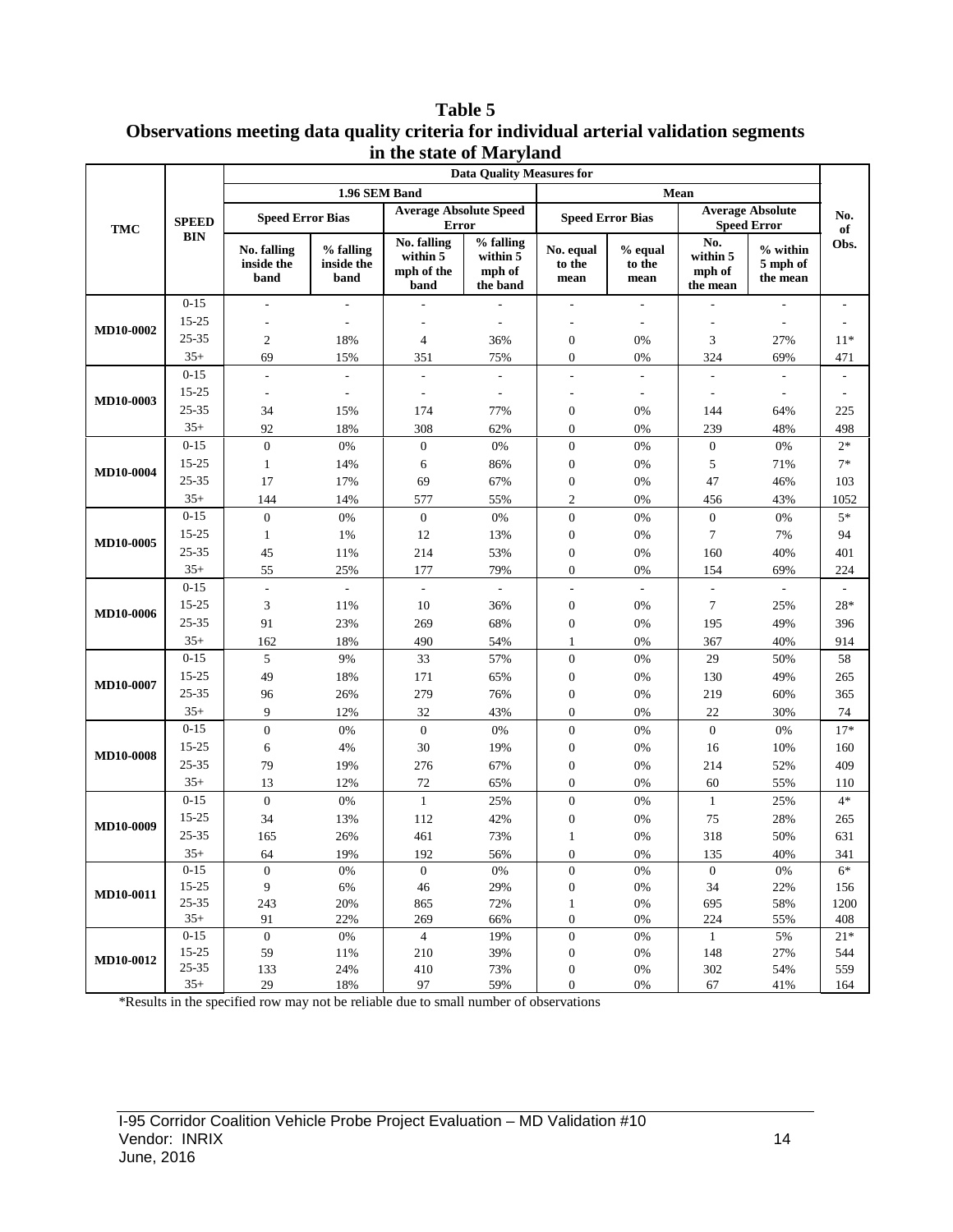## **Table 5 (Cont'd) Observations meeting data quality criteria for individual arterial validation segments in the state of Maryland**

|                  |                       | <b>Data Quality Measures for</b>             |                                 |                                               |                                             |                                              |                                   |                                              |                                               |                                  |  |  |
|------------------|-----------------------|----------------------------------------------|---------------------------------|-----------------------------------------------|---------------------------------------------|----------------------------------------------|-----------------------------------|----------------------------------------------|-----------------------------------------------|----------------------------------|--|--|
|                  |                       |                                              | 1.96 SEM Band                   |                                               |                                             |                                              |                                   | Mean                                         |                                               |                                  |  |  |
| <b>TMC</b>       | <b>SPEED</b>          | <b>Speed Error Bias</b>                      |                                 | <b>Average Absolute Speed</b><br><b>Error</b> |                                             | <b>Speed Error Bias</b>                      |                                   |                                              | <b>Average Absolute</b><br><b>Speed Error</b> | No.<br>of                        |  |  |
|                  | <b>BIN</b>            | No. falling<br>inside the<br>band            | % falling<br>inside the<br>band | No. falling<br>within 5<br>mph of the<br>band | % falling<br>within 5<br>mph of<br>the band | No. equal<br>to the<br>mean                  | $%$ equal<br>to the<br>mean       | No.<br>within 5<br>mph of<br>the mean        | $%$ within<br>5 mph of<br>the mean            | Obs.                             |  |  |
|                  | $0 - 15$              | $\mathbf{1}$                                 | 6%                              | $\tau$                                        | 44%                                         | $\boldsymbol{0}$                             | $0\%$                             | 6                                            | 38%                                           | $16*$                            |  |  |
| MD10-0013        | $15 - 25$             | 8                                            | 6%                              | 58                                            | 42%                                         | $\boldsymbol{0}$                             | 0%                                | 39                                           | 28%                                           | 138                              |  |  |
|                  | 25-35                 | 89                                           | 22%                             | 334                                           | 83%                                         | $\boldsymbol{0}$                             | $0\%$                             | 288                                          | 72%                                           | 401                              |  |  |
|                  | $35+$                 | 7                                            | 5%                              | 56                                            | 40%                                         | $\boldsymbol{0}$                             | 0%                                | 41                                           | 30%                                           | 139                              |  |  |
|                  | $0 - 15$              | $\mathbf{0}$                                 | $0\%$                           | $\mathfrak{2}$                                | 40%                                         | $\boldsymbol{0}$                             | 0%                                | $\overline{c}$                               | 40%                                           | $5*$                             |  |  |
| <b>MD10-0014</b> | 15-25                 | 22                                           | 12%                             | 111                                           | 61%                                         | $\boldsymbol{0}$                             | $0\%$                             | 84                                           | 46%                                           | 182                              |  |  |
|                  | 25-35                 | 156                                          | 29%                             | 426                                           | 79%                                         | $\boldsymbol{0}$                             | $0\%$                             | 357                                          | 66%                                           | 541                              |  |  |
|                  | $35+$                 | $\tau$                                       | 6%                              | 41                                            | 37%                                         | $\boldsymbol{0}$                             | $0\%$                             | 27                                           | 24%                                           | 111                              |  |  |
|                  | $0 - 15$              | $\overline{0}$                               | $0\%$                           | $\mathbf{1}$                                  | $8\%$                                       | $\boldsymbol{0}$                             | $0\%$                             | $\boldsymbol{0}$                             | 0%                                            | $12*$                            |  |  |
| MD10-0015        | 15-25                 | 32                                           | 7%                              | 143                                           | 32%                                         | $\mathbf{1}$                                 | $0\%$                             | 70                                           | 16%                                           | 445                              |  |  |
|                  | 25-35                 | 178                                          | 30%                             | 436                                           | 74%                                         | $\boldsymbol{0}$                             | $0\%$                             | 311                                          | 53%                                           | 586                              |  |  |
|                  | $35+$                 | 40                                           | 22%                             | 114                                           | 64%                                         | $\boldsymbol{0}$                             | 0%                                | 80                                           | 45%                                           | 179                              |  |  |
|                  | $0 - 15$              | $\mathbf{0}$                                 | $0\%$                           | $\mathbf{0}$                                  | 0%                                          | $\boldsymbol{0}$                             | 0%                                | $\boldsymbol{0}$                             | 0%                                            | $5^*$                            |  |  |
| MD10-0016        | 15-25                 | $\mathbf{1}$                                 | 2%                              | $\overline{4}$                                | 7%                                          | $\boldsymbol{0}$                             | $0\%$                             | $\mathbf{1}$                                 | 2%                                            | 57                               |  |  |
|                  | 25-35                 | 43                                           | 13%                             | 225                                           | 66%                                         | $\mathbf{1}$                                 | $0\%$                             | 172                                          | 50%                                           | 343                              |  |  |
|                  | $35+$                 | 84                                           | 23%                             | 289                                           | 79%                                         | $\boldsymbol{0}$                             | $0\%$                             | 269                                          | 74%                                           | 364                              |  |  |
| MD10-0017        | $0 - 15$              | $\boldsymbol{0}$                             | $0\%$                           | $\boldsymbol{0}$                              | 0%                                          | $\boldsymbol{0}$                             | 0%                                | $\boldsymbol{0}$                             | 0%                                            | $1*$                             |  |  |
|                  | 15-25                 | $\boldsymbol{0}$                             | $0\%$                           | $\overline{4}$                                | 10%                                         | $\boldsymbol{0}$                             | $0\%$                             | $\mathbf{1}$                                 | 3%                                            | 39                               |  |  |
|                  | 25-35                 | 37                                           | 7%                              | 213                                           | 40%                                         | $\boldsymbol{0}$                             | 0%                                | 120                                          | 23%                                           | 533                              |  |  |
|                  | $35+$                 | 174                                          | 29%                             | 484                                           | 80%                                         | $\mathbf{1}$                                 | 0%                                | 386                                          | 64%                                           | 606                              |  |  |
|                  | $0 - 15$              | $\overline{a}$                               | $\mathcal{L}$                   | $\overline{a}$                                | $\mathcal{L}^{\mathcal{L}}$                 | $\overline{\phantom{a}}$                     | $\mathcal{L}$                     | $\mathcal{L}_{\mathcal{A}}$                  | $\mathcal{L}$                                 |                                  |  |  |
| MD10-0018        | 15-25                 | $\mathbf{0}$                                 | 0%                              | $\mathbf{1}$                                  | 33%                                         | $\boldsymbol{0}$                             | 0%                                | $\boldsymbol{0}$                             | 0%                                            | $3*$                             |  |  |
|                  | 25-35                 | 45                                           | 18%                             | 178                                           | 70%                                         | $\boldsymbol{0}$                             | 0%                                | 154                                          | 60%                                           | 256                              |  |  |
|                  | $35+$                 | 68                                           | 18%                             | 251                                           | 66%                                         | $\overline{0}$                               | 0%                                | 209                                          | 55%                                           | 378                              |  |  |
|                  | $0 - 15$              | $\overline{a}$                               | $\overline{\phantom{a}}$        | $\overline{\phantom{a}}$                      | $\sim$                                      | $\sim$                                       | $\mathcal{L}$                     |                                              | $\sim$                                        |                                  |  |  |
| <b>MD10-0022</b> | 15-25                 |                                              | $\overline{\phantom{a}}$        |                                               |                                             | $\sim$                                       | $\sim$                            |                                              |                                               |                                  |  |  |
|                  | 25-35                 | $\theta$                                     | 0%                              | $\mathbf{0}$                                  | 0%                                          | $\boldsymbol{0}$                             | 0%                                | $\boldsymbol{0}$                             | 0%                                            | $1*$                             |  |  |
|                  | $35+$                 | 318                                          | 15%                             | 1204                                          | 56%                                         | $\mathbf{1}$                                 | 0%                                | 896                                          | 42%                                           | 2145                             |  |  |
|                  | $0 - 15$              |                                              |                                 |                                               | L.                                          |                                              |                                   |                                              |                                               |                                  |  |  |
| MD10-0023        | 15-25                 | $\boldsymbol{0}$                             | 0%                              | 4                                             | 67%                                         | $\boldsymbol{0}$                             | 0%                                | $\overline{c}$                               | 33%                                           | $6*$                             |  |  |
|                  | 25-35                 | 5                                            | 12%                             | 24                                            | 59%                                         | $\boldsymbol{0}$                             | 0%                                | 18                                           | 44%                                           | 41                               |  |  |
|                  | $35+$                 | 409                                          | 20%                             | 1155                                          | 57%                                         |                                              | $0\%$                             | 829                                          | 41%                                           | 2043                             |  |  |
|                  | $0-15$                |                                              | $\overline{\phantom{a}}$        | $\sim$                                        | $\overline{\phantom{a}}$                    | $\overline{\phantom{a}}$                     | $\overline{\phantom{a}}$          | ÷,                                           | $\overline{\phantom{a}}$                      |                                  |  |  |
| MD10-0024        | $15 - 25$             |                                              | $\overline{\phantom{a}}$        |                                               | $\overline{\phantom{a}}$                    | $\overline{\phantom{a}}$                     | $\overline{\phantom{a}}$          |                                              | $\overline{\phantom{a}}$                      |                                  |  |  |
|                  | 25-35                 | $\mathbf{1}$                                 | 1%                              | $\mathbf{1}$                                  | 1%                                          | $\boldsymbol{0}$                             | $0\%$                             | $\mathbf{1}$                                 | 1%                                            | 77                               |  |  |
|                  | $35+$                 | 498                                          | 23%                             | 1201                                          | 56%                                         | $\boldsymbol{0}$                             | $0\%$                             | 742                                          | 35%                                           | 2149                             |  |  |
|                  | $0 - 15$<br>$15 - 25$ | $\overline{\phantom{a}}$<br>$\boldsymbol{0}$ | $\mathcal{L}$<br>$0\%$          | $\overline{\phantom{a}}$<br>$\boldsymbol{0}$  | $\mathcal{L}$<br>0%                         | $\overline{\phantom{a}}$<br>$\boldsymbol{0}$ | $\overline{\phantom{a}}$<br>$0\%$ | $\overline{\phantom{a}}$<br>$\boldsymbol{0}$ | $\mathcal{L}$<br>0%                           | $\overline{\phantom{a}}$<br>$2*$ |  |  |
| MD10-0025        | 25-35                 | 10                                           | 5%                              | 47                                            | 23%                                         | $\boldsymbol{0}$                             | $0\%$                             | 34                                           | 17%                                           | 203                              |  |  |
|                  | $35+$                 | 340                                          | 18%                             | 899                                           | 47%                                         | $\boldsymbol{0}$                             | $0\%$                             | 570                                          | 30%                                           | 1926                             |  |  |
|                  | $0 - 15$              | $\mathfrak{Z}$                               | 7%                              | 38                                            | 84%                                         | $\boldsymbol{0}$                             | $0\%$                             | 38                                           | 84%                                           | 45                               |  |  |
|                  | 15-25                 | $\sqrt{2}$                                   | 10%                             | 8                                             | 38%                                         | $\boldsymbol{0}$                             | $0\%$                             | $\tau$                                       | 33%                                           | $21*$                            |  |  |
| MD10-0026        | 25-35                 | 17                                           | $4\%$                           | 157                                           | 34%                                         | $\boldsymbol{0}$                             | $0\%$                             | 109                                          | 24%                                           | 459                              |  |  |
|                  | $35+$                 | 166                                          | 15%                             | 833                                           | 74%                                         | $\boldsymbol{0}$                             | $0\%$                             | 719                                          | 64%                                           | 1132                             |  |  |
|                  |                       |                                              |                                 |                                               |                                             |                                              |                                   |                                              |                                               |                                  |  |  |